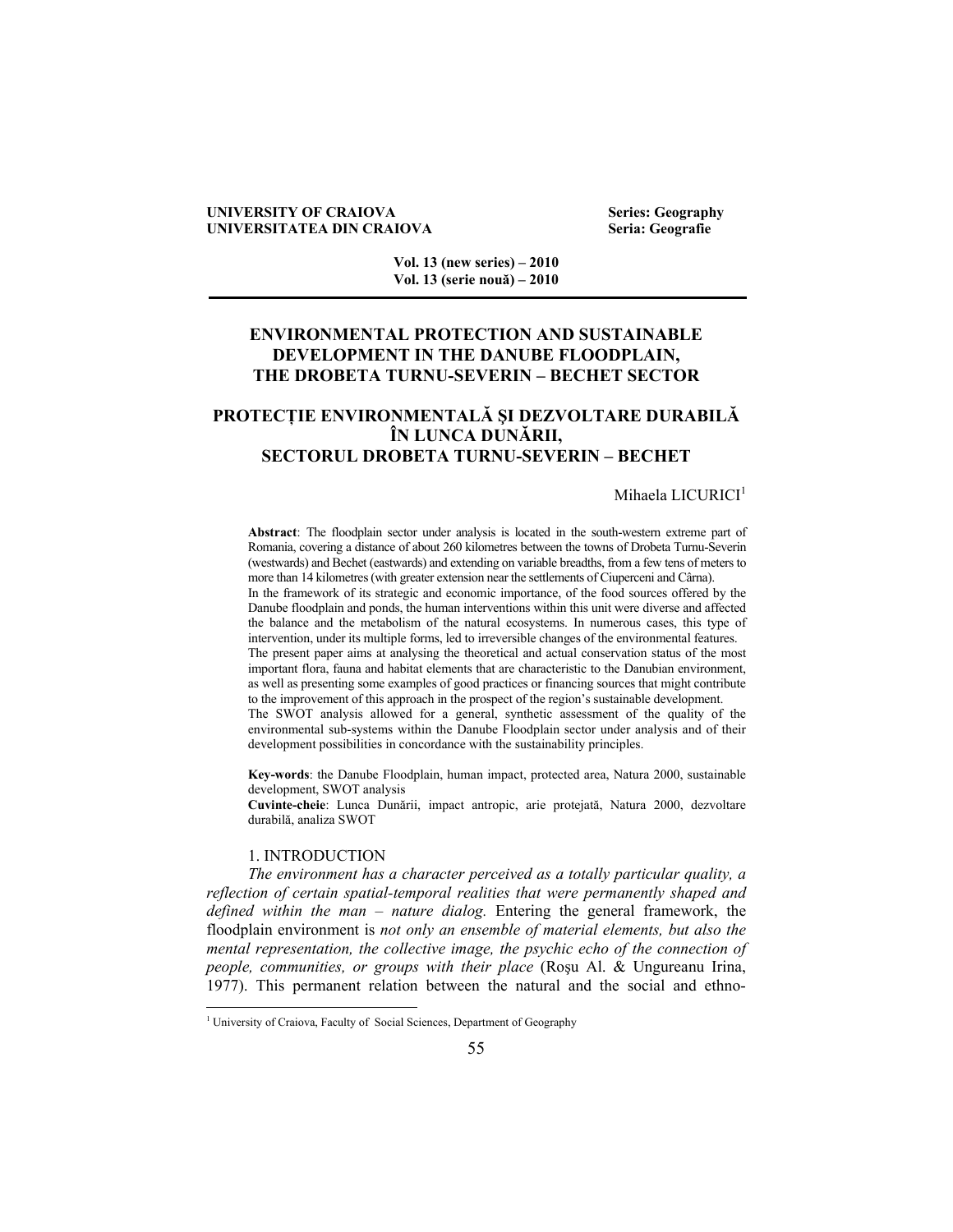cultural dimensions shows great importance within the analysed space and it must be taken into account in all discussions about sustainable development.

As vast systemic ensemble, the environment results from the integration of three large equivalent systems: that of the ecological or abiotic support, the system of the vegetal and animal communities and the system of the human activities, through which the first two ones are modified, planned and used (Bertrand G., quoted by Roşu Al. & Ungureanu Irina, 1977).

The regional development became a major concern for the scientific research community, as well as a debate subject for the central and local authorities, for the entrepreneurs and the public actors. The space – as the support of the human activities, as well as *natural capital* – represents the objective form of material existence and expresses the order of the real world's coexistence, the spatial dimension being vital for the support of the social-economic systems (Berca M., 2000; Mohan Gh. & Ardelean A., 1993). The natural capital of the Danube Floodplain holds a productive capability that must be known through its functional cells in order to avoid the degradation under the human impact and to favour the sustainable use of its support capacity. The guarantee of the sustainable social-economic development in the Danube Floodplain space also implies being familiar with the ecological sustainability, the ecosystem integrity, the support capacity of the environment, the regional and local ecologic balance of the ecosystems (*Redimensionarea ecologică şi economică pe sectorul românesc al Luncii Dunării*, 2008).

The issues connected to the preservation of the biological diversity and to the sustainable development require a multidisciplinary approach, which underlines the need to protect the biodiversity and, at the same time, supports the economic development and the improvement of the human communities' living conditions (Vădineanu A., 1998; Vădineanu A. et al, 1999). The efforts made to preserve the biodiversity are sometimes in conflict with the human needs, both requirements being real and understandable.

## 2. ENVIRONMENTAL PROTECTION IN THE DANUBE FLOODPLAIN, DROBETA TURNU-SEVERIN – BECHET SECTOR AND SUSTAINABLE DEVELOPMENT

*2.1. The national legislation concerning the environmental protection and the sustainable development* 

The issue of sustainability within the study area concerns the meeting of the immediate and future needs of resources and employment, at the same time with the minimization of the economic development impact on the biological diversity.

The concept of *sustainable development* can be applied in a number of ways. As some environmental economists define it, *development* refers to the improvement of the organization and not necessarily to the increase of the consumption of resources. The sustainable development is a useful concept for the conservationists, because it accentuates the need of the present development and the limitation of the increase (Primack R. et al, 2002). The investments in the infrastructure of protected areas, in order to improve the biological diversity preservation and to provide the local communities within the Danube Floodplain with new opportunities, would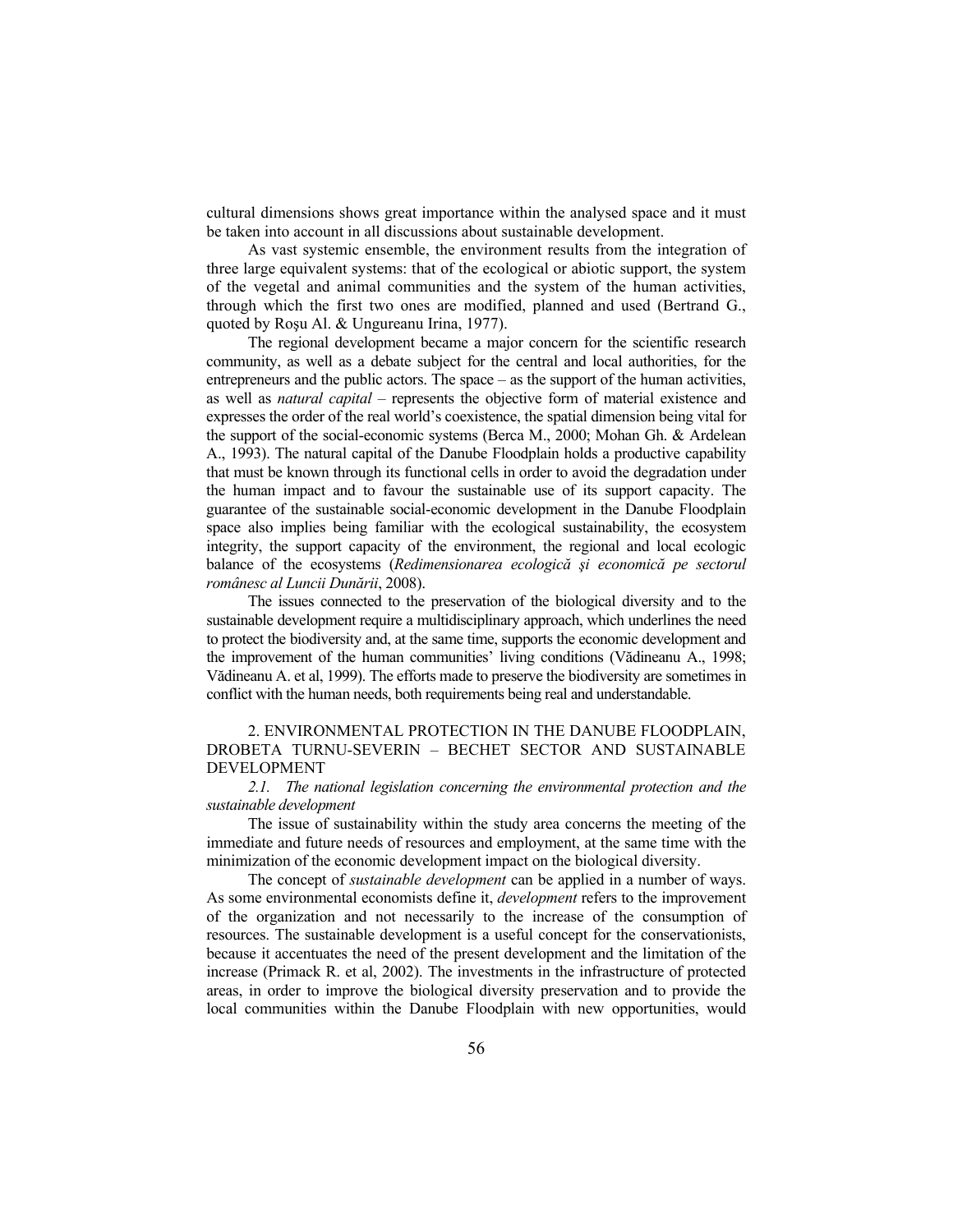represent an example of sustainable development and the same would do the efforts to promote certain less destructive forestry and fishing practices in the region. Purposely or not, the concept is sometimes misunderstood in order to achieve profitable activities, despite their impact on the environment. For example, the construction plan for a tourist and hunting complex that would imply significant deforestations in the Danube Floodplain cannot be drawn in the sphere of sustainability simply because the promoted activities would erase from the natural circuit certain surfaces with high biological or protection value.

Between the ideas that support the return to the wildness and those that propose the intensive arrangement of the floodplain, the aspects concerning sustainable development must be closely analysed in order to solve in the best manner the contradiction societal needs – biological diversity protection (Freeman R. E. et al, 2003). The efforts to reach the balance between the two elements are based on the initiatives of the local communities, of the conservationist organisations and of the government, initiatives that sometimes end by being transposed into environmental laws or regulations. These efforts can take multiple forms, but they would have to begin with individual or collective commitments concerning the prevention of the destruction of habitats and species, the aim being that of preserving valuable specific natural elements (Turner M. G. et al, 2001).

At theoretical level, the legislative documents related to the biodiversity preservation regulate the activities that directly touch the species and the ecosystems. Such acts establish when and where one can hunt, the characteristics and number of fauna elements that can be killed, the types of weapons, traps and other equipment in use, as well as the species that can be hunted. Similar documents concern the gathering of fish and plants from the aquatic environment. This is an attempt to efficiently use the natural resources, clearing the overexploitation risk.

Another theoretical legislative aspect concerns the regulation of the land use, as means of biological diversity protection. It includes limitations on the degree and type of land use, regulates the access and the potentially polluting activities. Vehicles and even people can have restricted access in the habitats and the areas with ecologically fragile resources, such as those used for nesting, the swamps, the sand dunes, and the sources of drinking water. The territorial arrangement plans must interdict the building within sensible areas, such as the floodable area. For major projects, such as barrages, channels, communication network etc., environmental impact studies must be attentively elaborated, as these documents assess the potential damages caused by the fulfilled projects.

At the same theoretical law level, there are to be mentioned the biological diversity protection strategies realised at national or at national level, through the declaration of biological communities as protected areas.

The environmental protection within the Danube Floodplain implies the maintenance of all natural processes in a state of balance that would allow the development of live in all its complexity (*Geografia României*, vol. I, 1983). The ideas concerning the need to preserve the landscapes and the biodiversity specific to the floodplain, as inherent components of sustainable development, materialised through the appearance of nature reserves (according to the *Law no. 5/2000 – Section 3 –*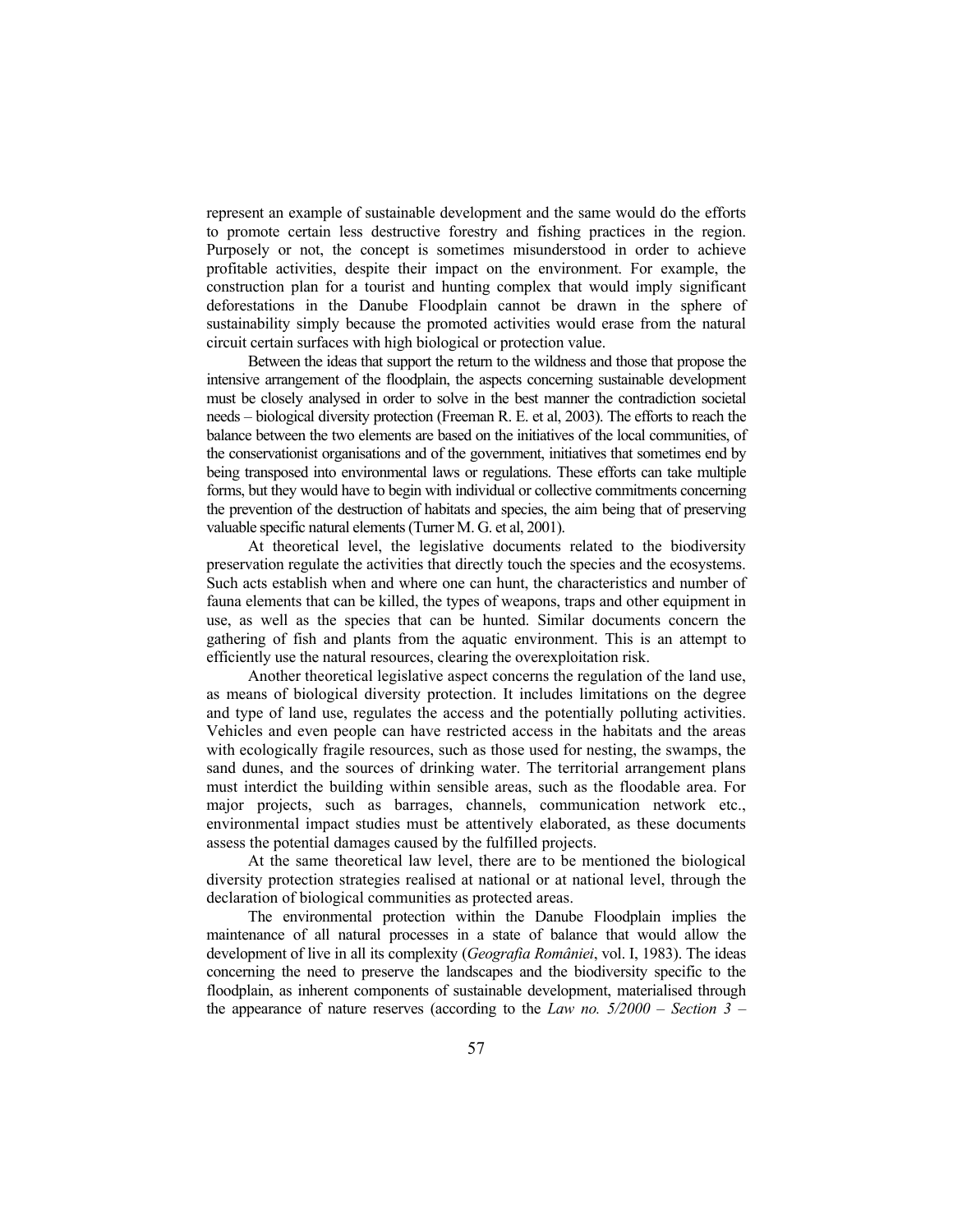*Protected areas*, which was subsequently amended and completed by other normative acts, among which the most significant are: GD no. 2151/2004 and GD no. 1581/2005 regarding the institution of protected nature areas regime for new zones; GD no. 1586/2006 concerning the framing of certain protected nature areas as wetlands of international importance; GD no. 1143/2007 regarding the institution of new protected nature areas; GD no. 1284/2007 and MO no. 1964/2007 in the framework of the Ecological Network *Natura 2000* in Romania). There is to be added an important number of protected nature areas declared through County Council Decisions, at the level of the territorial-administrative units bordered by the Danube (Fig. 1).



**Fig. 1. The Danube Floodplain, Drobeta Turnu-Severin – Bechet sector. Protected nature areas of local and national importance** 

*2.2. New forms of environmental protection in the Danube Floodplain. Case study: the Ecological Network Natura 2000* 

During the *Conference on Environment and Development* (Rio de Janeiro, 1992), when the *Convention on the biological diversity* was signed (also ratified by Romania through *Law no. 59/1994*), there was concluded that the effective protection of nature can only be realised on the basis of a comprehensive strategy, underlying on the principles of sustainable management (Schneider E. & Drăgulescu C., 2005) and the EU members decided to take effective measures for stopping the biodiversity decline. The preservation of the vulnerable plant and animal species, as well as of their habitats within the most representative natural spreading areas was seen as a requirement and, thus, the *Ecological Network Natura 2000* was founded.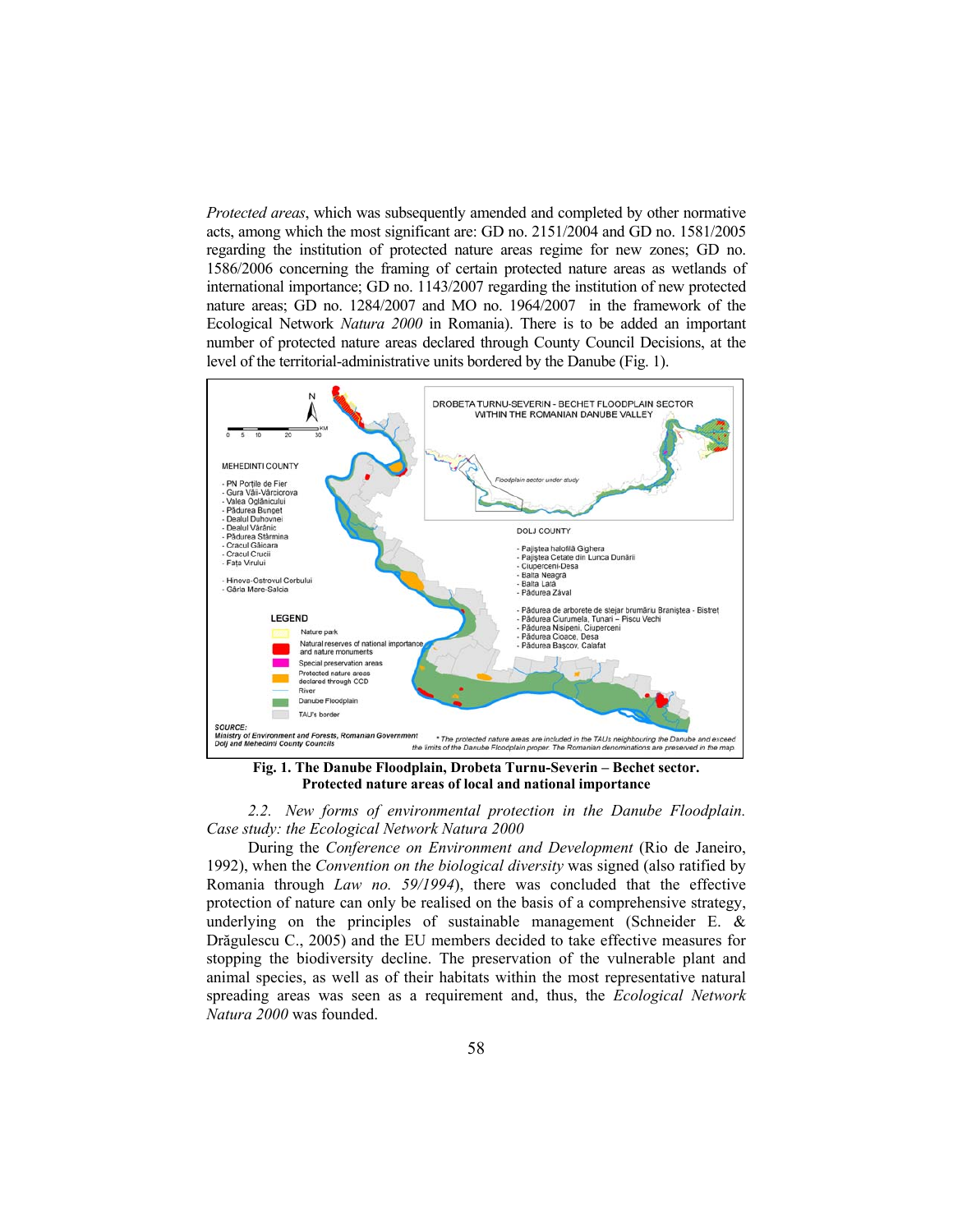The implementation of this process is based on two important aspects:

1. The designation of the sites on *strictly scientific* criteria. The characterization of the species and of the habitats included in the *Nature 2000* sites is documented starting from field scientific research and it is ended through the filling of a standard form (including data related to the biocenosis, biotope and other important aspects: ownership, management, vulnerability, geographical and legislative elements etc.), while their preservation status is to be monitored.

2. *The economic, social, and cultural realities of the area*. The aim of the Network is not to create certain *nature sanctuaries*, where all human activities are forbidden, but the achievement of the appropriate conditions for the man – nature balanced cohabitation. The development or the retaking of certain human activities can be an essential condition for the maintenance of some species or habitats of community interest. Their existence in a good preservation stage even in areas with heavy human impact ascertains the fact that the sustainable management of the natural resources is compatible with the human activities (Lazăr G. et al, 2007). *Natura 2000* represents a European network of the sites comprising natural elements that deserve to be preserved due to their numerous benefits, among which the presence of protected species is the most important. This does not mean strict protection or totally wild areas, where the human activities are forbidden. Many *Natura 2000* sites exist because of the human activities developed without affecting the species and the habitats.

The legal framework for the implementation of the *Network* is represented by two Directives of the European Commission: Directive 79/409/CEE regarding the preservation of wild birds (the *Birds Directive*), adopted on February  $2<sup>nd</sup>$ , 1979, and Directive 92/43/CEE concerning the preservation of natural habitats, of wild flora and fauna (the *Habitats Directive*), adopted on May  $21<sup>st</sup>$ , 1992.

These two directives were initially transposed into the Romanian legislation through the Law no. 462/2001 for the approval of the *Urgent Governmental Ordinance no. 236/2000 concerning the regime of the protected nature areas, the preservation of the natural habitats, of the wild flora and fauna*. Subsequently (2007), it was promulgated the Urgent Ordinance no. 57/2007, which repealed the Law no. 462/2001 and included more detailed provisions concerning the constitution of the Network *Natura 2000*, as well as the management of the sites and the control of the application of the legal regulations instituted for the sites. At the end of 2007, there appeared *The Order of the Ministry of Environment and Sustainable Development No. 1964/2007 concerning the institution of the protected nature areas regime for the Sites of Community Interest, as component of the Ecological Network Natura 2000 in Romania*, as well as *The Governmental Decision No. 1284/2007 concerning the declaration of Special Protection Areas as component of the Ecological Network Natura 2000 in Romania*. The exceptional natural capital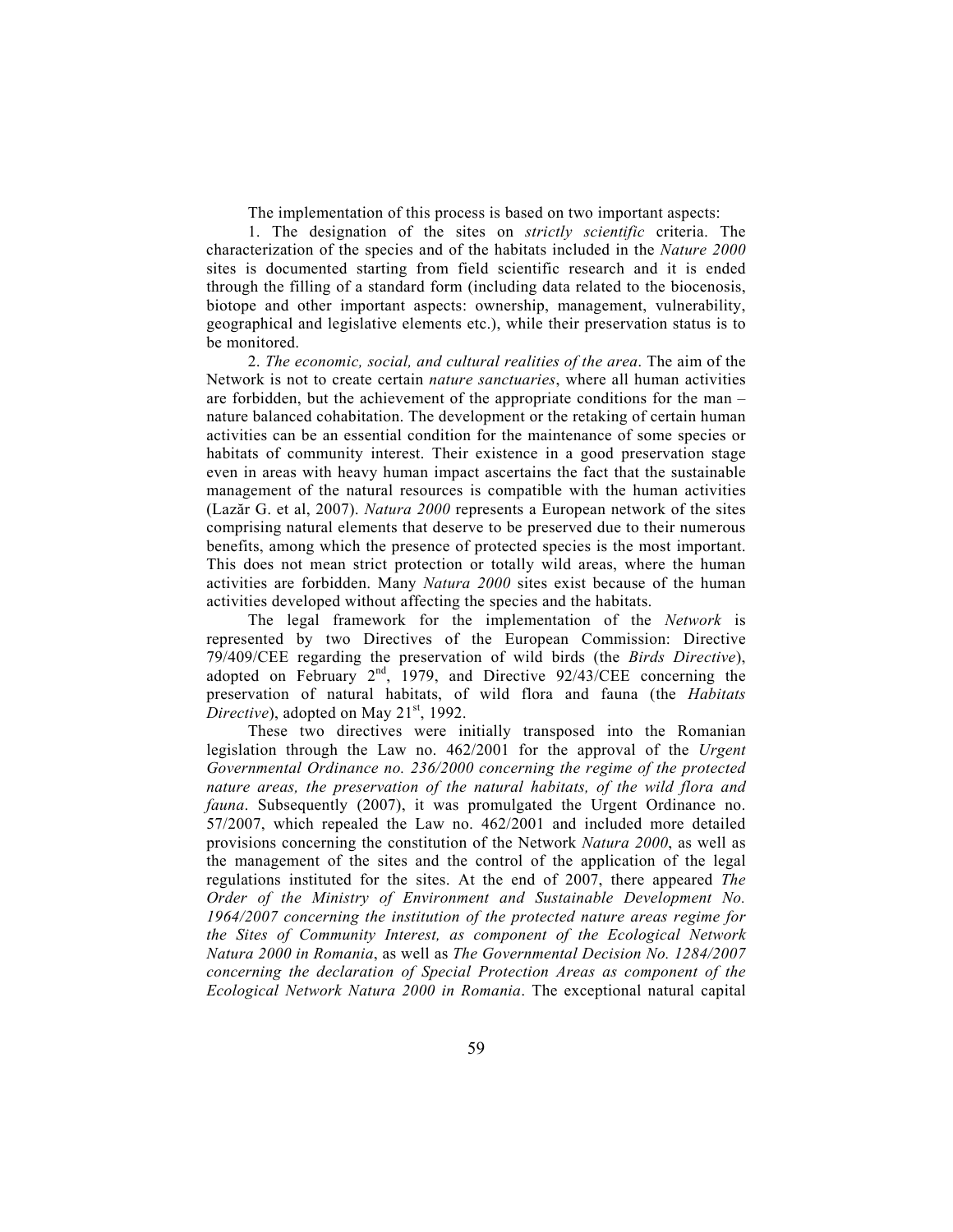of the Danube Floodplain led to the protection of extended surfaces through their inclusion on this *Network* (Fig. 2).



**Elements of the ecological European network** *Natura 2000*

Tables no. 1 and no. 2 concisely present the Special Protection Areas and the Sites of Community Interest that totally or partially fall in the Danube Floodplain, as well as their main characteristics.

*Remarks concerning the Natura 2000 sites within the Danube Floodplain* 

The *Natura 2000* sites presented below are entirely characterised, even if often they only partially overlap the Danube Floodplain environment. The aspects presented in the two tables depart from the recordings and observations noted in the *Natura 2000 Standard Form.* 

Five of the listed SPAs (Bistreţ, Calafat - Ciuperceni - Dunăre, Confluenţa Jiu – Dunăre, Maglavit, Cursul Dunării - Baziaş - Porţile de Fier) are possible candidates to the RAMSAR status, each of them lodging more than 22,000 individuals of water birds during the migration period.

It is to be noticed the fact that most of the presented sites are not declared by the local or national legislation as protected areas, as the comparative analysis of the figures 1 and 2 can confirm. Some of them include protected areas declared through the Law no. 5/2000 (such as the Stârmina forest reserve, the Ciuperceni – Desa, Balta Lata, Balta Neagră reserves or the Portile de Fier Nature Park), or through County Council Decisions (as in the case of the protected areas of local importance: Gârla Mare – Salcia or Hinova – Ostrovul Corbului).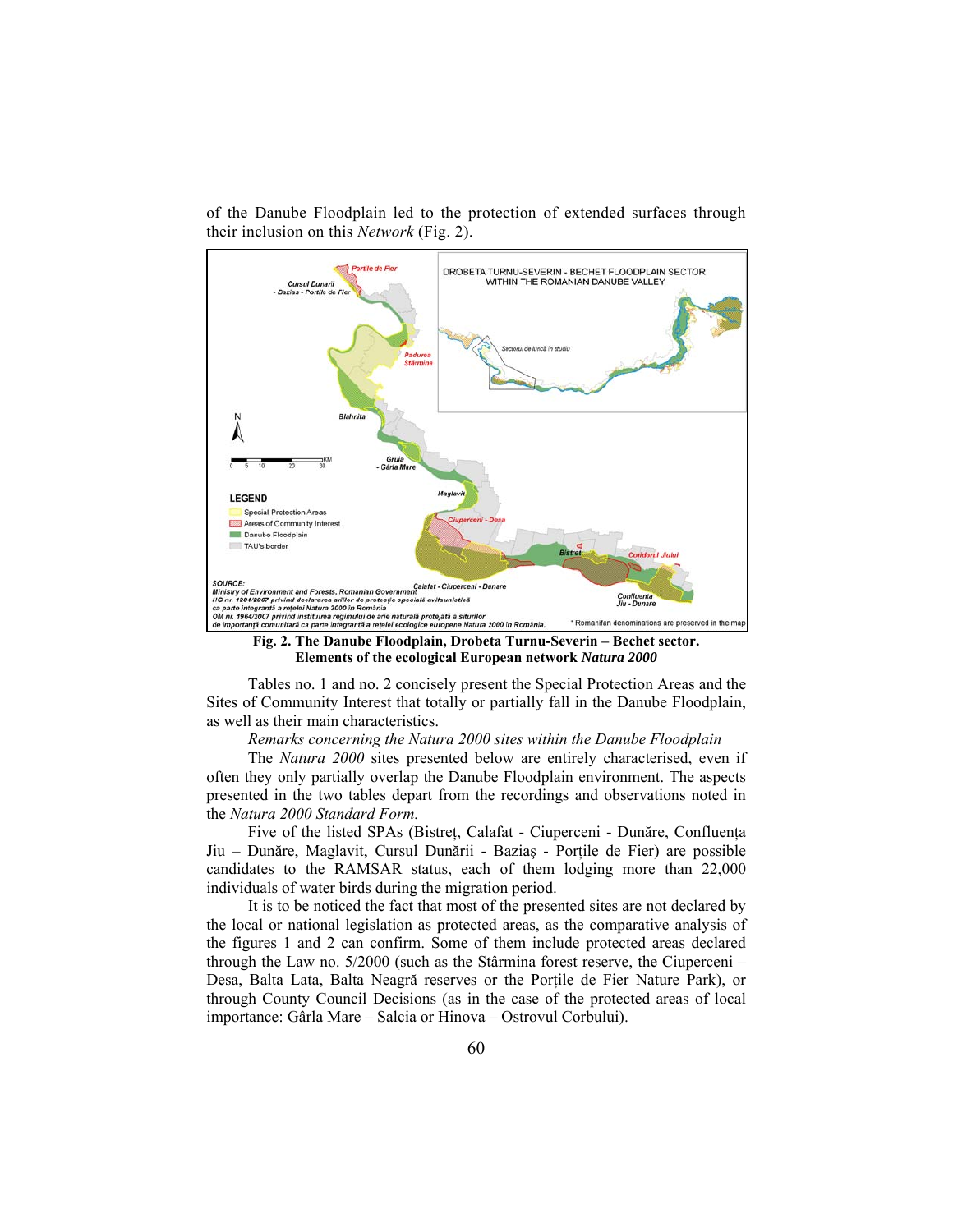#### **Table no. 1**

# **The main characteristics of the Special Protection Areas in the Danube Floodplain, Drobeta Turnu-Severin – Bechet sector**

| NO | <b>INDICATIVE,</b>            | <b>LAND COVER</b>         | <b>IMPORTANCE</b>                                                                     | <b>VULNERABILITY</b>                |
|----|-------------------------------|---------------------------|---------------------------------------------------------------------------------------|-------------------------------------|
|    | <b>DENOMINATION</b>           | (type and                 |                                                                                       |                                     |
|    | OF THE SITE                   | percent)                  |                                                                                       |                                     |
| 1. | ROSPA0010 Bistret             | rivers, lakes (90);       | It lodges important populations of certain protected bird species:                    | Located in the flood-prone          |
|    | $(1,915.6 \text{ ha}) -$ Dolj | $(8)$ :<br>swamps         | a) number of species in Annex 1 of the <i>Birds Directive</i> : 24.                   | area, the site is covered by water  |
|    | County                        | pastures $(2)$            | b) number of other migrant species, listed in the annexes of the <i>Convention</i> on | each time the Danube flow gets      |
|    |                               |                           | migrant species (Bonn): 72.                                                           | very high. Within the site there    |
|    |                               |                           | c) number of globally endangered species: 7.                                          | are to be noticed the piscicultural |
|    |                               |                           | The site is important for the nesting populations of the species: Platalea            | activities, with direct and         |
|    |                               |                           | leucorodia, Ardeola ralloides, Egretta garzetta, Aytya nyroca, Cyrcus aeruginosus.    | indirect negative impact on the     |
|    |                               |                           | In the migration period, it becomes important for all water species, while            | aquatic bird populations from the   |
|    |                               |                           | during the winter period it is important for wild ducks and geese.                    | area.                               |
| 2. | <b>ROSPA0013</b>              | rivers, lakes (8),        | It receives important populations of certain protected bird species:                  | The site is situated in the         |
|    | Calafat - Ciuperceni          | swamps<br>$(16)$ ,        | a) number of species in Annex 1 of the <i>Birds Directive</i> : 39.                   | flood-prone area and is covered     |
|    | - Dunăre                      | natural grassland,        | b) number of other migrant species, listed in the annexes of the Convention on        | with water when the flow of the     |
|    | $(29,024.3)$ ha) -            | steppe<br>(9),            | migrant species (Bonn): 71                                                            | Danube gets very high. The          |
|    | Dolj County                   | crops/arable land         | c) number of globally endangered species: 6                                           | fishing<br>activities<br>and<br>the |
|    |                               | $(11)$ , pastures $(2)$ , | The site is important for the nesting populations of the species: Ardea               | poaching can make the site          |
|    |                               | other arable fields       | purpurea, Ardeola ralloides, Aytya nyroca, Botaurus stellaris, Burhinus               | vulnerable.                         |
|    |                               | (3), broad-leaved         | oedicnemus, Caprimulgus europaeus, Chlidonias hybridus, Chlidonias niger,             |                                     |
|    |                               | forests<br>(35),          | Ciconia ciconia, Ciconia nigra, Circus aeruginosus, Coracias garrulus, Egretta        |                                     |
|    |                               | vineyards, orchards       | alba, Egretta garzetta.                                                               |                                     |
|    |                               | transition<br>$(5)$ ,     | During the migration period, the site becomes important for the following             |                                     |
|    |                               | forests $(11)$            | species: Ardeidae, geese, ducks (the last two also during wintering).                 |                                     |
| 3. | <b>ROSPA0023</b>              | rivers, lakes (17),       | It lodges important populations of certain protected bird species:                    | The extension of the human-         |
|    | Confluența Jiu -              | crops/arable land         | a) number of species in Annex 1 of the Birds Directive: 34                            | surfaces<br>modified<br>and the     |
|    | Dunăre                        | (22),<br>pastures         | b) number of other migrant species, listed in the annexes of the Convention on        | pollution of the watercourses       |
|    | $(21,999.9$ ha) - Olt.        | $(11)$ , other arable     | migrant species (Bonn): 77                                                            | have negative influences upon       |
|    | Dolj Counties                 | fields (4), broad-        | c) number of globally endangered species: 5                                           | the bird species within the area.   |
|    |                               | leaved<br>forests         | The site is important for the nesting populations of the species: Crex crex,          |                                     |
|    |                               | transition<br>$(40)$ .    | Haliaetus albicilla, Ciconia ciconia, Burhinus oedicnemus. In the migration           |                                     |
|    |                               | forests $(6)$             | period, it becomes important for the following species: Tringa glareola, Pelecanus    |                                     |
|    |                               |                           | crispus, Platalea leucorodia, Plecadis falcinellus, while during the winter it is     |                                     |
|    |                               |                           | important for the species <i>Phalacrocorax pygmaeus</i> .                             |                                     |
| 4. | <b>ROSPA0074</b>              | rivers, lakes (37).       | According to the data, there are the following categories of protected bird species:  | The<br>activities<br>human          |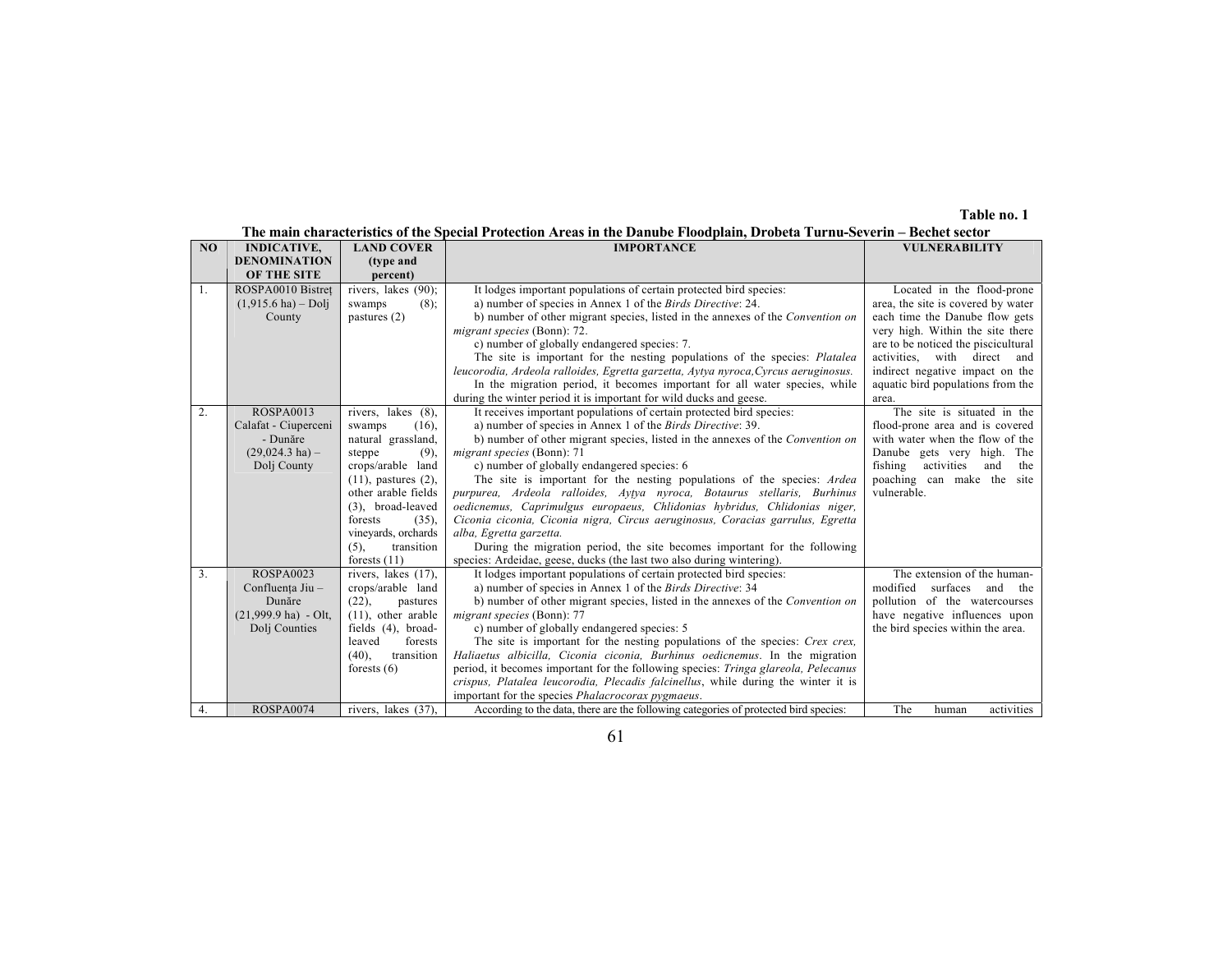|    | Maglavit<br>$(3,562.6 \text{ ha}) - Dolj$<br>County                                                                                     | $(13)$ ,<br>swamps<br>(12),<br>pastures<br>broad-leaved<br>(36),<br>forests<br>vineyards<br>and<br>orchards $(2)$                                                                                                                                                              | a) number of species in Annex 1 of the <i>Birds Directive</i> : 35<br>b) number of other migrant species, listed in the annexes of the Convention on<br>migrant species (Bonn): 89<br>c) number of globally endangered species: 5<br>The site is important for the nesting populations of the species: Ciconia ciconia,<br>Chlidonias hybridus, Himantopus himantopus, Recurvirostra avosetta, Ardea<br>purpurea, Egretta garzetta, Emberiza hortulana. During the migration period, the site<br>becomes important for the species: Aytya nyroca, Platalea leucorodia, Falco<br>vespertinus, Pluvialis apricaria, Larus minutus, Philomachus pugnax, Phalacrocorax<br>pygmaeus, Nycticorax nycticorax, Sterna hirundo, Tringa glareola.                                                                                                    | conducted within and in the<br>surroundings of the site, the<br>flooding of the area during the<br>high-flow<br>periods represent<br>elements<br>that increase<br>the<br>vulnerability of the site.                                                                                                                                                                                                                                                                                                                                                                          |
|----|-----------------------------------------------------------------------------------------------------------------------------------------|--------------------------------------------------------------------------------------------------------------------------------------------------------------------------------------------------------------------------------------------------------------------------------|--------------------------------------------------------------------------------------------------------------------------------------------------------------------------------------------------------------------------------------------------------------------------------------------------------------------------------------------------------------------------------------------------------------------------------------------------------------------------------------------------------------------------------------------------------------------------------------------------------------------------------------------------------------------------------------------------------------------------------------------------------------------------------------------------------------------------------------------|------------------------------------------------------------------------------------------------------------------------------------------------------------------------------------------------------------------------------------------------------------------------------------------------------------------------------------------------------------------------------------------------------------------------------------------------------------------------------------------------------------------------------------------------------------------------------|
| 5. | ROSPA0011<br>Blahnita<br>$(45,286.3 \text{ ha}) -$<br>Mehedinți County                                                                  | rivers, lakes (7),<br>swamps<br>(6),<br>crops/arable land<br>(29),<br>pastures<br>$(19)$ , other arable<br>fields (8), broad-<br>leaved<br>forests<br>$(16)$ ,<br>vineyards<br>and orchards $(5)$ ,<br>other<br>artificial<br>(4),<br>terrains<br>transition<br>forests<br>(6) | This site receives important populations of certain protected bird species.<br>According to the data, there are the following categories:<br>a) number of species in Annex 1 of the <i>Birds Directive</i> : 18<br>b) number of other migrant species, listed in the annexes of the Convention on<br>migrant species (Bonn): 88<br>c) number of globally endangered species: 5<br>The site is important for the nesting populations of the species: <i>Botaurus</i><br>stellaris, Ixobrichus minutus, Nycticorax nycticorax, Ardeola ralloides, Ardea<br>purpurea, Egretta alba and garzetta, Aytya nyroca.<br>During the migration and the winter periods, the site becomes important for<br>the water species.                                                                                                                           | The water pollution with<br>nitrates originating in agricultural<br>activities increases the vulnerability.<br>The wild fauna, especially the<br>experiences important<br>avifauna.<br>disturbances when the sheltering<br>conditions and the silence are<br>modified through the cutting of wood<br>vegetation, the circulation with<br>domesticated animals, the burning of<br>the reed and of the crop remains. The<br>extension of the reed endangers the<br>maintenance of those species that<br>require free water surfaces (the tern)<br>or swampy areas (the stilt). |
| 6. | ROSPA0026 Cursul<br>Dunării - Bazias -<br>Portile de Fier<br>$(10, 120.4 \text{ ha}) -$<br>Mehedinti, Caras-<br><b>Severin Counties</b> | rivers, lakes (100)                                                                                                                                                                                                                                                            | This site receives important populations of certain protected bird species.<br>According to the data, there are the following categories:<br>a) number of species in Annex 1 of the Birds Directive: 12<br>b) number of other migrant species, listed in the annexes of the Convention on<br>migrant species (Bonn): 62<br>c) number of globally endangered species: 3<br>During migration, the site is important for the following species: Mergus<br>albellus, Cygnus cygnus, Egretta alba, Aytya nyroca, Anas platyrhynchos,<br>Phalacrocorax pygmaeus, Aytya ferina, Aytya fuligula, Bucephala clangula.<br>In the winter period, it becomes important for the species: Mergus albellus,<br>Cygnus cygnus, Egretta alba, Anas platyrhynchos, Phalacrocorax pygmaeus,<br>Aytya ferina, Aytya fuligula, Bucephala clangula, Fulica atra. | Vulnerability elements are<br>constituted by the introduction of<br>domesticated animals on the<br>islets, as well as the fishing and<br>hunting poaching actions.<br>The protection of the habitats<br>characteristic to the flora and fauna<br>species is required in order to<br>eliminate the negative impact of<br>the disorganized and uncontrolled<br>grazing, the osier cutting, the<br>gathering of medicinal<br>and<br>aromatic herbs, the prelevation of                                                                                                          |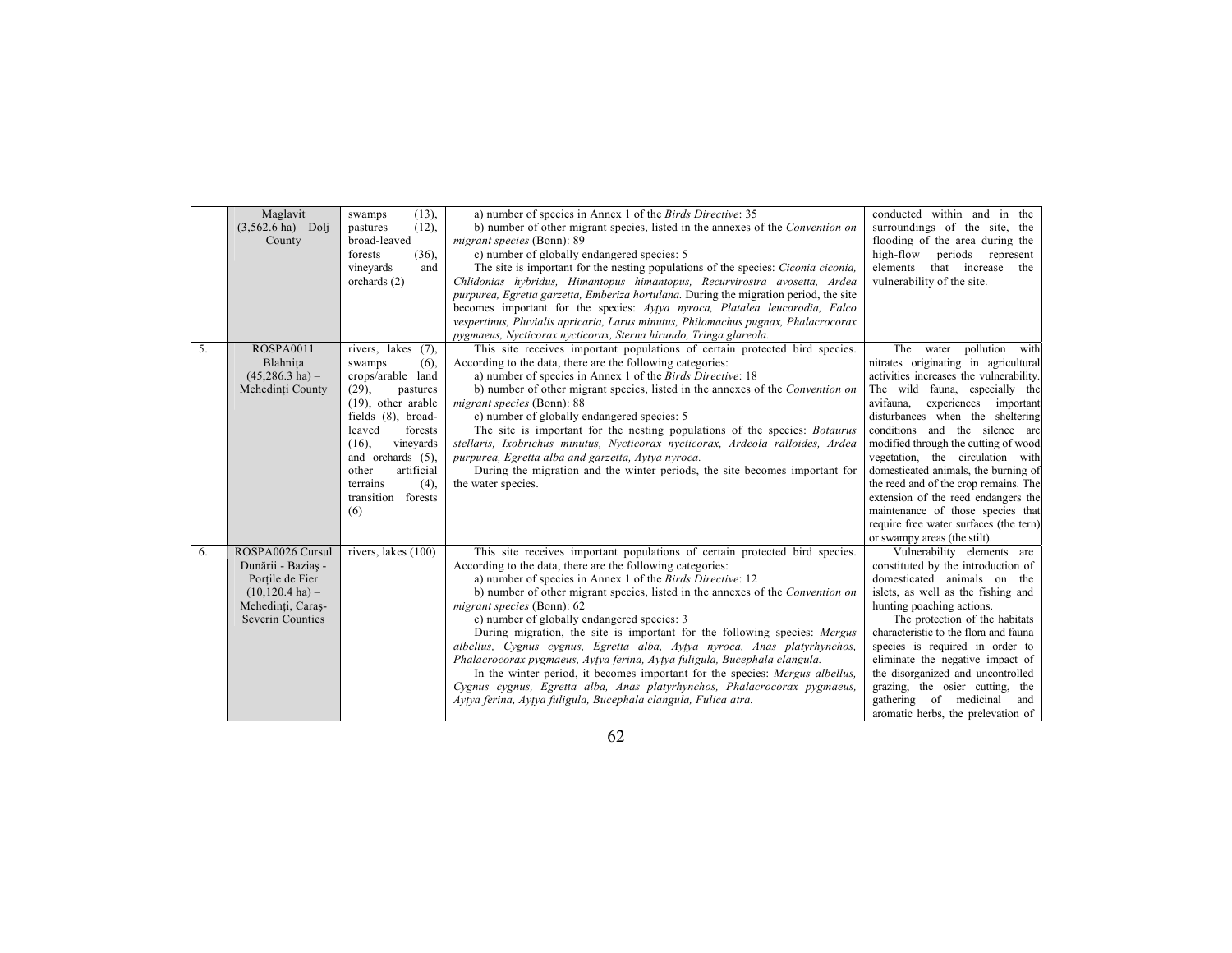|    |                          |                        |                                                                                      | construction material; there must<br>be added the prevention of the |
|----|--------------------------|------------------------|--------------------------------------------------------------------------------------|---------------------------------------------------------------------|
|    |                          |                        |                                                                                      | water pollution with domestic                                       |
|    |                          |                        |                                                                                      | waste and dejections from the                                       |
|    |                          |                        |                                                                                      | households located upstream.                                        |
| 7. | ROSPA0046 Gruia          | rivers, lakes (8),     | This site lodges important populations of certain protected bird species.            | The water pollution with                                            |
|    | - Gârla Mare             | (21),<br>swamps        | According to the data, there are the following categories:                           | nitrates originating in agricultural                                |
|    | $(2,756.2 \text{ ha}) -$ | pastures $(8)$ , other | a) number of species in Annex 1 of the <i>Birds Directive</i> : 19                   | activities<br>increases<br>the                                      |
|    | Mehedinți County         | arable fields (2),     | b) number of other migrant species, listed in the annexes of the Convention on       | vulnerability. The wild fauna,                                      |
|    |                          | broad-leaved           | migrant species (Bonn): 89                                                           | especially the birds, experiences                                   |
|    |                          | (35),<br>forests       | c) number of globally endangered species: 6                                          | important disturbances when the                                     |
|    |                          | vineyards<br>and       | The site is important for the nesting populations of the species: $Ayfya nyroca$ ,   | sheltering conditions and the                                       |
|    |                          | orchards<br>(2),       | Falco cherrug, Phalacrocorax pygmaeus, Nycticorax nycticorax, Phalacrocorax          | silence are modified through the                                    |
|    |                          | transition<br>forests  | pygmaeus, Ardea purpurea, Egretta garzetta, Ardeola ralloides, Haliaeetus            | cutting of wood vegetation, the                                     |
|    |                          | (24)                   | <i>albicilla, Botaurus stellaris.</i> During migration, it becomes important for the | circulation with domesticated                                       |
|    |                          |                        | following species: Phalacrocorax pygmaeus, Phalacrocorax carbo, while during         | animals, the burning of reed and                                    |
|    |                          |                        | wintering the site is important for the species: Aytya ferina, Phalacrocorax         | of the<br>remains. The<br>crop                                      |
|    |                          |                        | pygmaeus.                                                                            | piscicultural arrangements affect                                   |
|    |                          |                        |                                                                                      | the present bird populations,                                       |
|    |                          |                        |                                                                                      | either nesting or in transit.                                       |

*Source: Processing after the Governmental Decision 1284/2007 (Hotărârea de Guvern 1284/2007)* 

### **Table no. 2**

# **The main characteristics of the Sites of Community Interest within the Danube Floodplain, Drobeta Turnu-Severin – Bechet sector**

| NO. | <b>INDICATIVE,</b>                   | <b>LAND COVER</b>              | <b>IMPORTANCE</b>                                                                    | <b>VULNERABILITY</b>               |
|-----|--------------------------------------|--------------------------------|--------------------------------------------------------------------------------------|------------------------------------|
|     | <b>DENOMINATION</b>                  | (type and                      |                                                                                      |                                    |
|     | OF THE SITE                          | percent)                       |                                                                                      |                                    |
|     | <b>ROSCI0039</b>                     | (7)<br>rivers, lakes           | There are to be remarked the habitats with Salix alba and Populus alba. The          | Being located in the flood-        |
|     | Ciuperceni-Desa                      | swamps (12), natural           | Ciurumela forest, located on the site of a former nursery is renowned through        | prone area of the Danube, the site |
|     | $(40, 853 \text{ ha}) - \text{Doli}$ | grasslands, steppe             | the giant acacia trees, which reach 70-80 centimetres in diameter and are 30-35      | is covered by water when the flow  |
|     | County                               | (7), crops/arable land         | meters high, surpassing the naturally achieved dimensions within the origin area     | of the river gets high.            |
|     |                                      | $(21)$ , pastures $(3)$ ,      | - North America. The acacia trees are important in fixating the moving sands         |                                    |
|     |                                      | arable fields<br>other         | that are a real problem in Southern Oltenia. At the shelter offered by the acacia    |                                    |
|     |                                      | broad-leaved<br>(3)            | forests, there gets installed an interesting vegetation, which includes a rare plant |                                    |
|     |                                      | $(30)$ ,<br>forests            | $-Molugo$ cerviana.                                                                  |                                    |
|     |                                      | orchards<br>vineyards.         |                                                                                      |                                    |
|     |                                      | artificial<br>other<br>$(6)$ . |                                                                                      |                                    |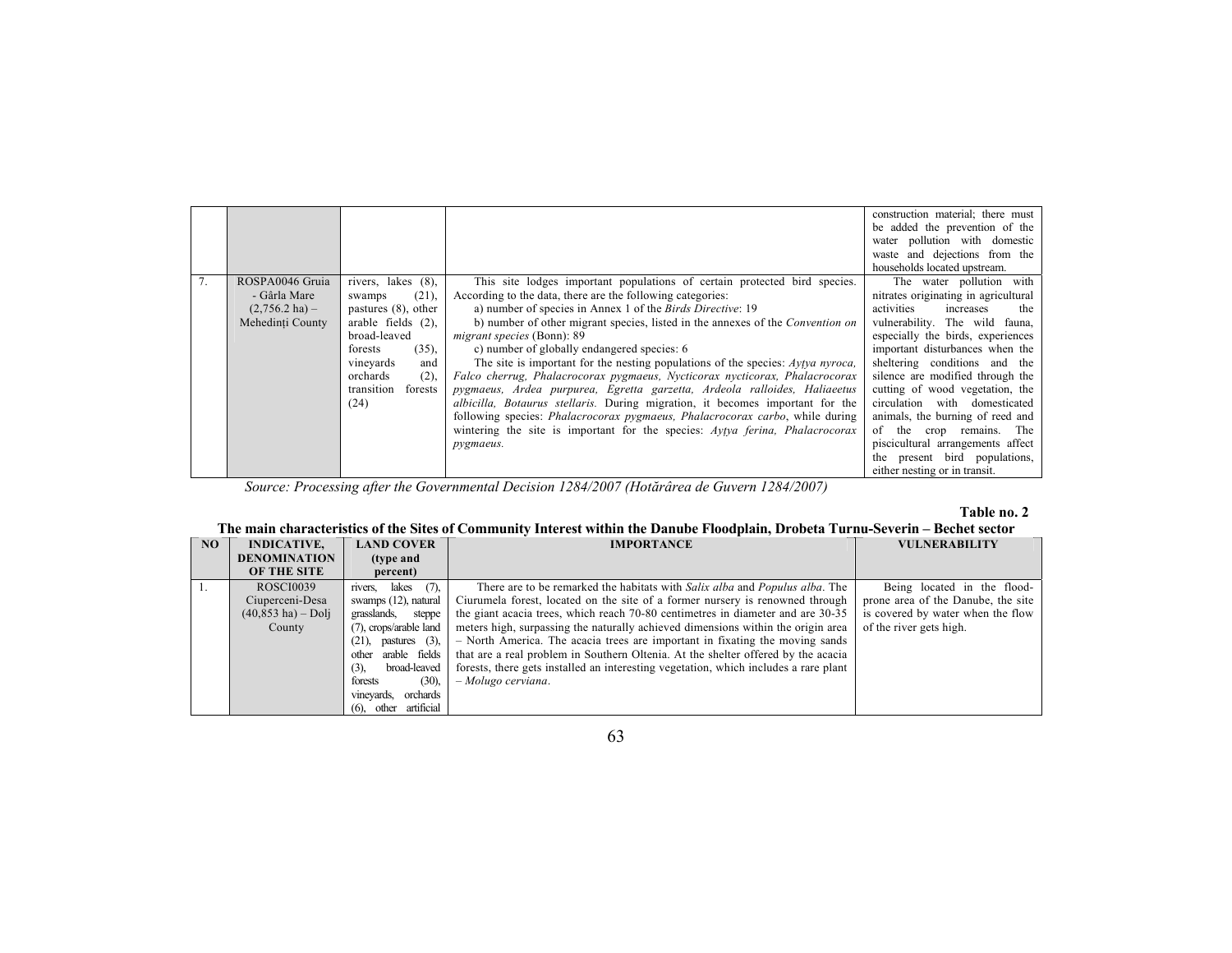|                  |                                                                                                           | surfaces<br>(2),                                                                                                                                                                                                          |                                                                                                                                                                                                                                                                                                                                                                                                                                                                                                                                                                                                                                                                                                                                                                                                                                                                                                                                                                                                                                                                                                                                 |                                                                                                                                                                                                                                                                                                                                                                                                                                                                           |
|------------------|-----------------------------------------------------------------------------------------------------------|---------------------------------------------------------------------------------------------------------------------------------------------------------------------------------------------------------------------------|---------------------------------------------------------------------------------------------------------------------------------------------------------------------------------------------------------------------------------------------------------------------------------------------------------------------------------------------------------------------------------------------------------------------------------------------------------------------------------------------------------------------------------------------------------------------------------------------------------------------------------------------------------------------------------------------------------------------------------------------------------------------------------------------------------------------------------------------------------------------------------------------------------------------------------------------------------------------------------------------------------------------------------------------------------------------------------------------------------------------------------|---------------------------------------------------------------------------------------------------------------------------------------------------------------------------------------------------------------------------------------------------------------------------------------------------------------------------------------------------------------------------------------------------------------------------------------------------------------------------|
| $\overline{2}$ . | <b>ROSCI0045</b><br>Coridorul Jiului<br>$(71,394 \text{ ha}) -$ Dolj,<br>Olt, Mehedinti,<br>Gorj Counties | transition forests (9).<br>rivers, lakes (16),<br>(11),<br>swamps<br>field<br>crops/arable<br>$(14)$ , pastures $(15)$ ,<br>other arable fields<br>broad-leaved<br>(2),<br>forests<br>$(38)$ ,<br>transition forests (4). | The research underlines that the site is among the areas highly important for<br>continental biodiversity preservation. Thus, although it holds only 0.5 percent of the<br>national forest surface and 0.6 percent of the national surface, the site concentrates 9 of<br>the 28 types of natural forest habitats that are protected by the Romanian and European<br>Community legislation, among which 2 of the 6 that are on priority protection,<br>disposed on 4 of the 11 phytoclimatic floors of Romania; other features: 56 of the 212<br>types of forest stations identified in Romania; 22 of the 50 forest formations, with 97 of<br>the 306 forest types evidenced in Romania. The Jiu Valley is one of the main trans-<br>Balkan migration corridors for the birds (the central-European-Bulgarian way)<br>followed by an impressive birds number. Along with the sedentary ones, in the Jiu<br>Corridor, there have been identified 135 of the 406 bird species observed in Romania,<br>among which 114 are protected through Romanian and EC laws.                                                                | The location of the site in<br>three counties and nearby the city<br>of Craiova requires the elaboration<br>of a judicious plan of territorial<br>arrangement, based on which the<br>general urbanism plan of the<br>afferent settlements could be<br>periodically updated; in its turn,<br>this set of documents would enable<br>the elaboration of more detailed<br>territorial plans. The elaboration of<br>the territorial arrangement plan                           |
|                  |                                                                                                           |                                                                                                                                                                                                                           | The significant populations within the live inventory of the country, among<br>which many rare sub-Mediterranean elements, other endemic and some protected<br>offer remarkable specificity to the territory, which is underlined by: the concentration<br>of vegetal associations with high bio-historical value, reflecting the interference of the<br>southern thermophile elements with the central-European ones; the preservation of<br>certain unaltered relict fragments of the archetypal forest structures located at the<br>border of biogeographical areas or even disjunctively disposed or insularised by man<br>(the greyish oak in the Branistea Bistretului Forest etc.); the lodging of important<br>vegetal and animal populations whose preservation requires the appearance of special<br>preservation areas and a strict observance of the protection etc.<br>The sustainable capitalisation of this exceptional natural patrimony<br>justifies and imposes: the use of the natural forest as a management standard<br>for the applied silviculture that is close to the nature; the preservation of wild | requires the harmonization of all<br>present and future interests within<br>this very heterogeneous space, in<br>which the part of the forest fund<br>(34 percent) and of the forest (33<br>percent) cannot decrease, just as in<br>the case of other land cover<br>categories that focus natural<br>habitats<br>protected<br>through<br>Romanian and Community laws.<br>Thus, the pollution, the<br>urbanization and other effects of<br>eco-destructive<br>the<br>human |
|                  |                                                                                                           |                                                                                                                                                                                                                           | life, of certain relict natural habitats and of a local spring on important genes;<br>the responsible management of the entire local natural patrimony and<br>especially of the forest one; the maintenance of certain rare, uncommon forest<br>landscapes; the officialising of a nature park that, through its multiple<br>functions, would ensure the basis for the reconversion of the local labour<br>force and employment in a field of national and international interest; the<br>creation of a natural space for the ecological education and training; the<br>promoting of ecotourism as a non-polluting income source, through the<br>perpetuation of traditional local activities; the improvement of the decision-<br>taking process, the sustainable environmental preservation, the protection of<br>life and health and the increase of living quality.                                                                                                                                                                                                                                                         | intervention can be reconciled with<br>major requirements<br>the<br>- of<br>sustainable development and of<br>biodiversity preservation.                                                                                                                                                                                                                                                                                                                                  |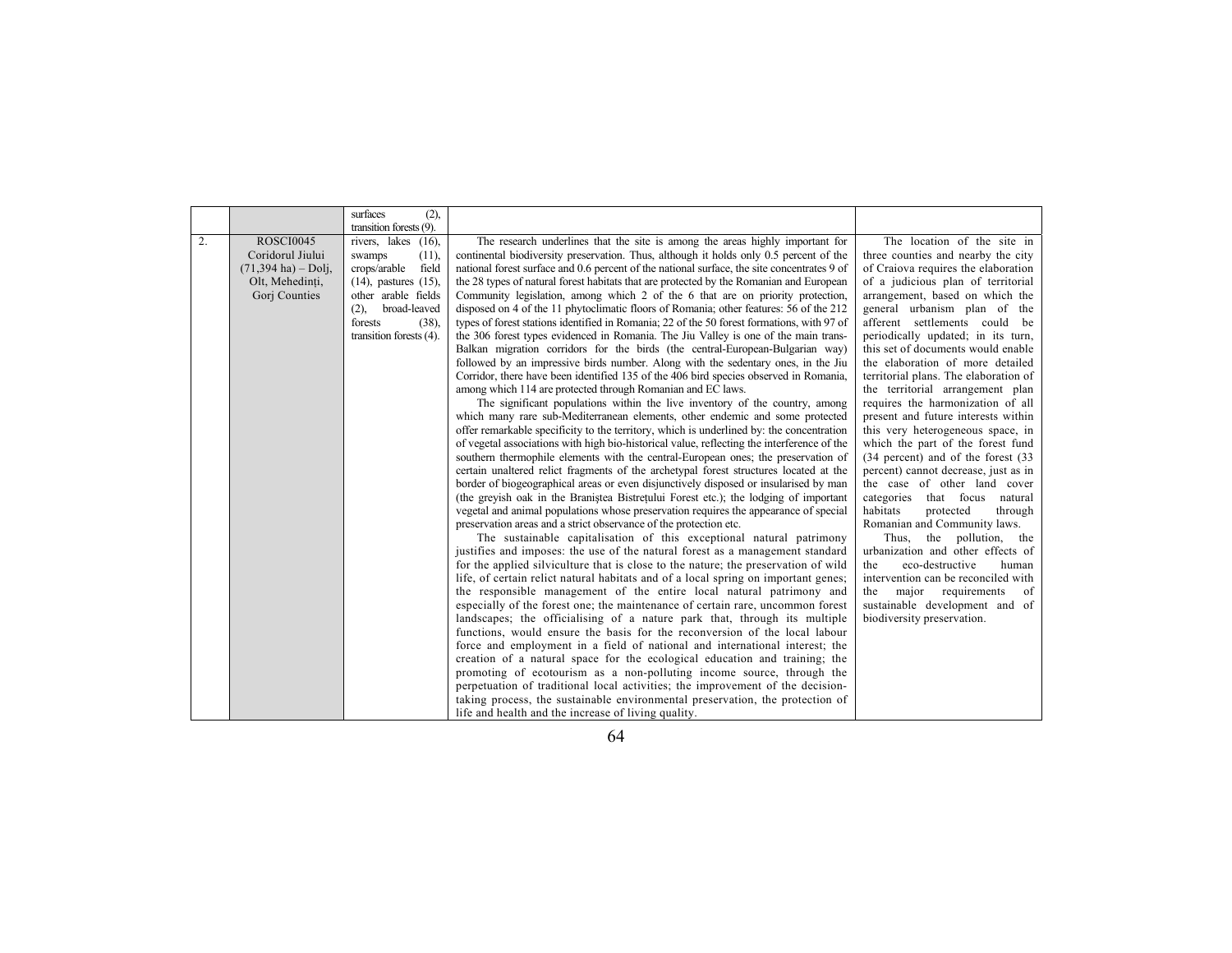|                                                                                                                                                 | uncontrolled                         |
|-------------------------------------------------------------------------------------------------------------------------------------------------|--------------------------------------|
| 3.<br>ROSCI0173 Pădurea<br>The value of this reserve is offered by the compact surfaces with butcher's broom<br>The                             | grazing                              |
| Stârmina (123 ha) $-$<br>(Ruscus aculeatus) and by the mix of different broad-leaved species. The landscape                                     | prejudices the diversity of the      |
| importance is not high, but the area located near the Small Danube is interesting.<br>Mehedinți County                                          | elements within the grass cover.     |
| ROSCI0206 Portile<br>rivers, lakes (8),<br>The site is important for the preservation of the flora within the area of the<br>4.                 | The small delta of the Nera          |
| de Fier (124,293)<br>Danube Defile (particularly the Danube Cazane and Moldova Veche Eyot), with<br>natural                                     | represents, along with the Danube    |
| $ha)$ – Caras-<br>grasslands, steppe<br>nature reserves and vegetation bearing southern influences, the classic area of                         | Delta, one of the youngest           |
| the plants <i>Tulipa hungarica</i> and <i>Campanula crassipies</i> (found on the list of the<br>Severin, Mehedinți<br>$(2)$ , pastures $(10)$ , | Romanian lands, which is in          |
| other arable land<br>rare, respectively endangered species) and the Portile de Fier - Gura Văii<br>Counties                                     | permanent development and, thus,     |
| $(5)$ , broad-leaved<br>reserve, with the species Prangos carinata and Dianthus serbicus.                                                       | it represents one of the most        |
| The forest dominates the general landscape, the naturality index computed<br>forests<br>$(69)$ ,                                                | fragile ecosystems of the country.   |
| transition<br>forests<br>for <i>Portile de Fier</i> site registering frequent values of 80 percent.                                             | The balance can be rapidly           |
| On the site of the cleared thermophile forests there appeared thermophile<br>(6)                                                                | disturbed through the direct action  |
| shrubs, a secondary downy oak formation with a lot of hornbeam, manna ash and                                                                   | of certain factors, such as: the     |
| common lilac, to which there are to be added other sub-Mediterranean species.                                                                   | burning of vegetation, the high,     |
| An important part of the mammals is given by the Microchiroptera, species of                                                                    | prolonged water levels in relation   |
| community interest, represented through the members of two families:                                                                            | with the floods, the invasive plant  |
| Vespertilionidae (Myotis bechsteinii, Myotis capacinii, Vespertilio murinus) and                                                                | species; the indirect effects of     |
| Rhinolophidae (Rhinolophus eurialis, Rhinolophus ferrumequinum, Rhinolophus                                                                     | other factors are also important:    |
| <i>blasii</i> ). The carnivores are present both through large species ( <i>Ursus arctos</i> , <i>Canis</i>                                     | the pollution of the watercourses    |
| lupus, Lynx lynx) and through small bodied ones (Meles meles, Martes martes). The                                                               | that cross the area, the increase of |
| herbivorous are best represented by <i>Cervus elaphus</i> , <i>Capreolus capreolus</i> and others.                                              | the sailing on the lower course of   |
| Of the 4,873 species recorded on the <i>Portile de Fier</i> site, four gastropod<br>the river etc.                                              |                                      |
| species have special status (Theodoxus traversalis, Anisus vorticulus, Herilla                                                                  |                                      |
| dacica, Helix pomatia). The Insecta Class has five representatives with                                                                         |                                      |
| particular status, one in the Coleoptera order ( <i>Lucanus cervus L.</i> ) and the others                                                      |                                      |
| in the Lepidoptera order ( <i>Eriogaster catax L.</i> , <i>Lycaena dispar rutilus Wernb.</i> ,                                                  |                                      |
| Parnassius mnemosyne wagneri Bryk, Kirinia roxelana Cr.).                                                                                       |                                      |
| The fauna of the site consists of 5,205 taxa, of which 4,873 are invertebrata and 332                                                           |                                      |
| vertebrata. Among the latter, high presence is to be noticed in the case of the Aves class                                                      |                                      |
| (205 representatives), followed by the Pisces class (63 representatives), while the                                                             |                                      |
| Amfibia class has a poorer representation (only 12 taxa).                                                                                       |                                      |
| Among these species recorded in the <i>Portile de Fier</i> site, the amphibian                                                                  |                                      |
| Pelobates syriacus and the reptiles Testudo hermanni, Ablepharus kitaibelii, Lacerta                                                            |                                      |
| praticola, L. muralis, L. taurica, L. viridis, Coluber jugularis and Vipera ammodytes                                                           |                                      |
| are strictly protected east-Mediterranean, respectively Mediterranean elements.                                                                 |                                      |

*Source: Processing after the Order of the Ministry of Environment and Sustainable Development No. 1.964/2007 (Ordinul Ministrului Mediului şi Dezvoltării Durabile nr. 1.964/2007)*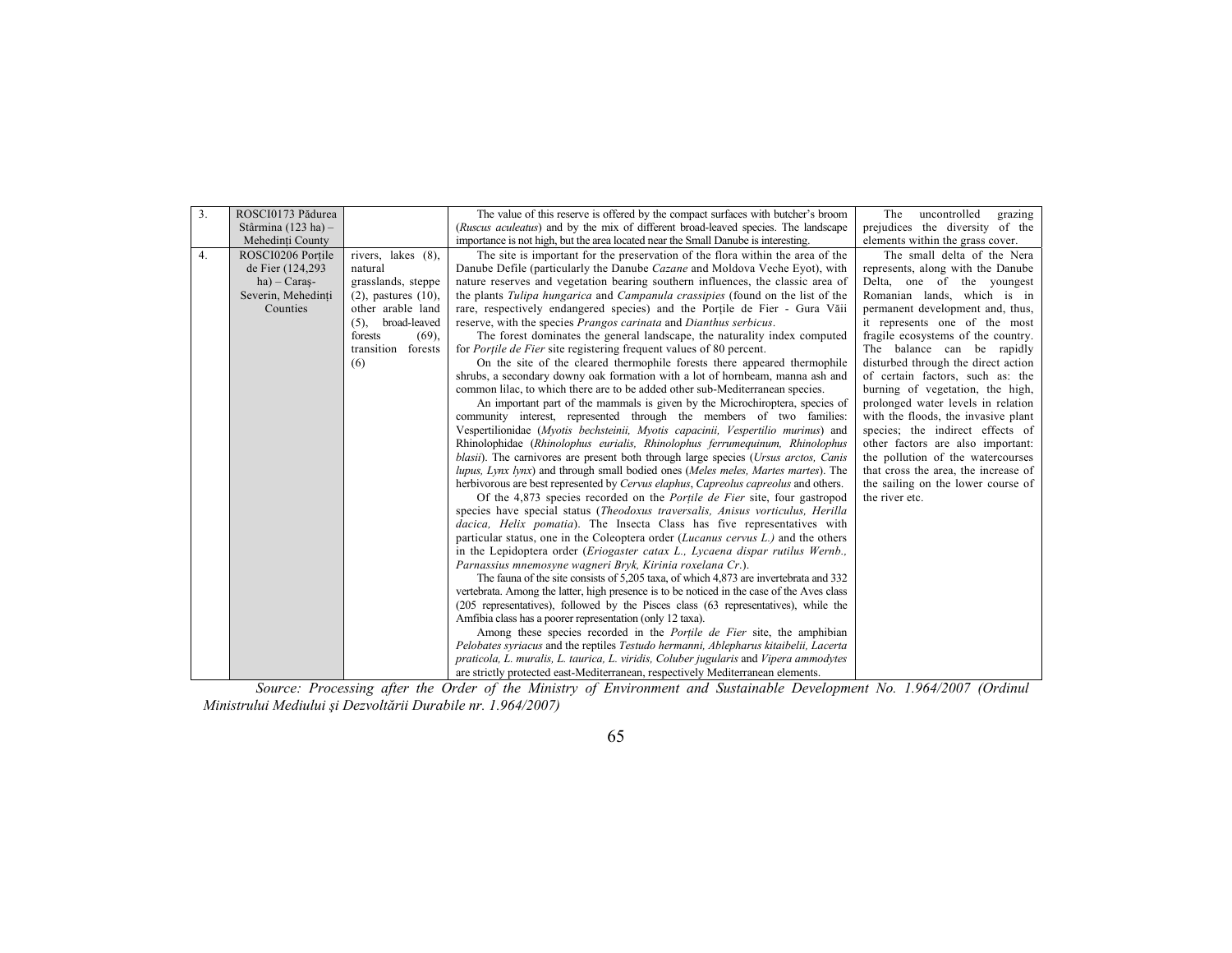The major part of the presented *Natura 2000* sites do not have legally constituted administrative structures or an approved management plan. The exceptions are represented by *ROSPA0026 Cursul Dunării - Baziaş - Porţile de Fier*, for which the responsible is The Administration of the Porţile de Fier Nature Park (it has also realised the management plan) and *ROSCI0173 Pădurea Stârmina*, which is the responsibility of the Drobeta Turnu-Severin Forest Office, through the Şimian Forest Ward.

The delimitation of the sites on the basis of the topographical maps, scale 1:50,000, without including aerial photographs, underlined the requirement to redigitize them on detailed maps or plans, with the use of the orthophotos, which would ensure the correlation with the present elements of the natural or man-induced environment and with the ownership situation, especially since compensatory payments are expected.

A very important aspect concerning the *Natura 2000* protected areas, but also those otherwise declared in the local or national legislation refers to their actual protection situation. Thus, in most of the theoretically protected sites within the Danube Floodplain the preservation and the protection are not real, enforced by law, but, when it is the case, it is rather a self-protection determined, among others, by the poor state of the infrastructure, which discourage the access. On the other hand, it is to be noticed the overwhelming lack of information of the local communities concerning the existence, the role, and sustainable capitalization possibilities of these protected areas.

Taking into account the principles on which *the Network* is organised, as well as the specific of the sites within the study sector of the Danube Floodplain, there can be concluded that *Natura 2000* represents a source of opportunities for the region:

 the development of an environmental-friendly tourism, of the agritourism based on tradition, local practices and ecological products;

 $\blacksquare$  the continuance of the activities, in the case of the fish ponds, with the observance of the protection measures for the water bird species;

 the leisure activities near the fish ponds could be an option to increase the income, especially since financial support is offered through the *Fishing Operational Programme* for the sustainable management of the fisheries;

 there can be accessed European funds for the improvement of the infrastructure (guesthouses, access roads, observatories, information panels/points etc.).

*2.3. Action projects for the environmental preservation and the sustainable development of the Danubian region* 

On January  $21<sup>st</sup>$ ,  $2010$ , the European Parliament passed the resolution concerning *The European Strategy for the Danube Region*. Following the model of the *Baltic Sea Strategy*, this plan will have to promote the inter-regional cooperation, with the aim of developing the transport and energy infrastructure, as well as stimulating the economic growth and the sustainable social development. Related to the environmental protection, the resolution requires strategic and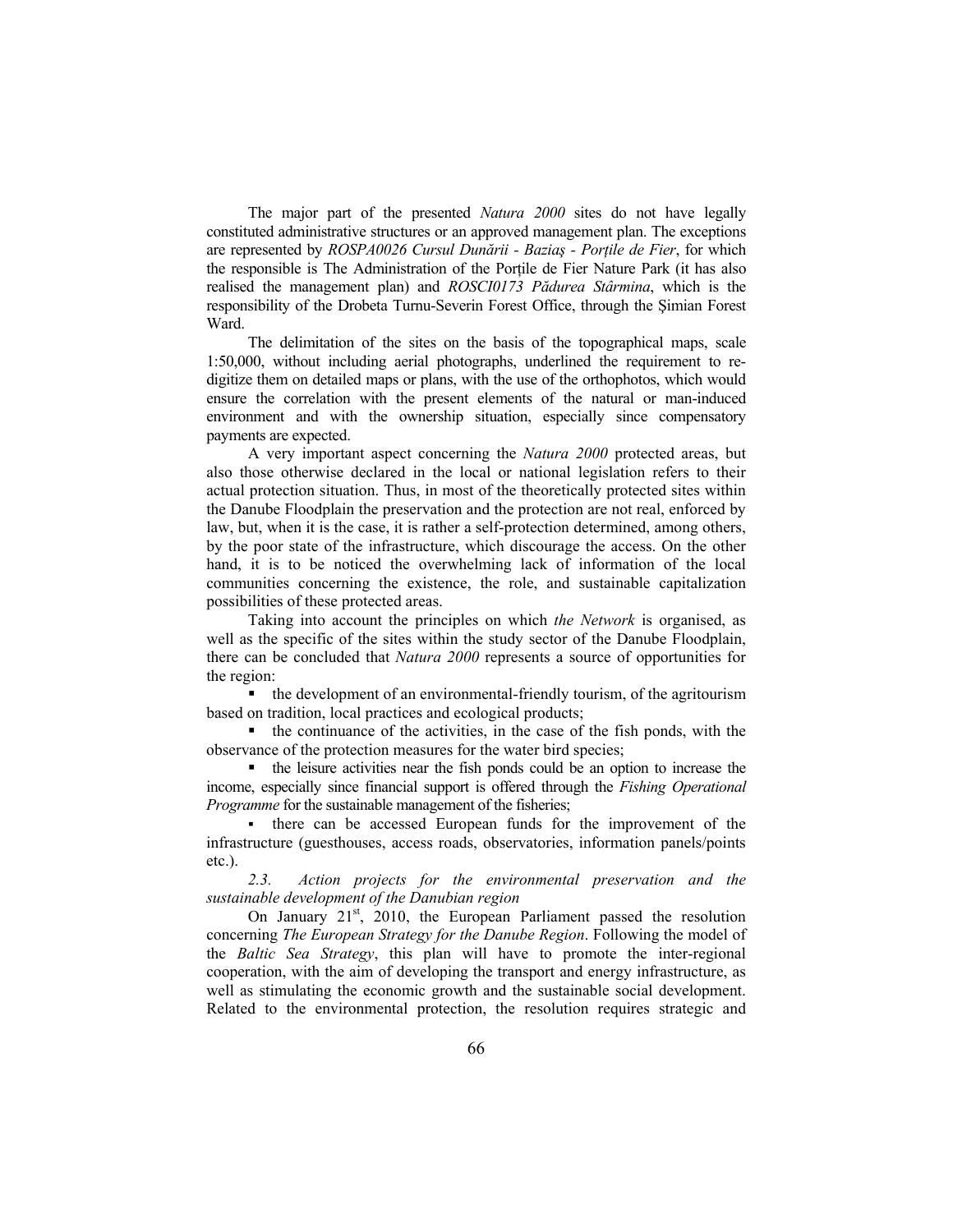impact assessments concerning the environment, including evaluations of the effects on the entire fluvial ecosystem; these actions must be a condition for all infrastructure projects in the transportation and energy domains.

The financing of the projects concerning the preservation/protection of the environmental components or the improvement of the living conditions within the predominantly rural space of the Danube floodplain relies of various sources. Only two of these financial instruments that play an important part in the sustainable development of the region will be mentioned. Firstly, there must be mentioned the financing originating in two EU funds – The European Fund for Regional Development and The Cohesion Fund (CF), the money being distributed on environmental sectors in the framework of *The Environmental Sectorial Operational Programme*. The second financial instrument is supplied through the European Agricultural Fund for Rural Development, which can be accessed after the passing of the *National Programme for Rural Development (2007 - 2013).* In order to ensure the sustainable development of the rural spaces within the Danube Floodplain it is necessary to follow a limited number of fundamental objectives concerning the competitiveness of the agricultural and silvicultural activities, the land use and environmental management, as well as the quality of living and the diversification of the economic activities. The floodplain space can benefit from the measures regarded by the  $2<sup>nd</sup>$  Pylon, which could support the farmers affected by the restrictions appeared as consequence of the legal appearance of the protected areas or *Natura 2000* sites. In this respect, there follows the compensation of the losses required by the conformation to the environmental standards imposed by the present legislation and this action may play a part in the sustainable development of the space on focus.

At the level of *the research projects with practical use in the Danube Floodplain*, during the last years and especially after the historical floods occurred in the spring of 2006, there existed certain significant demarches for the assessment of the environment of the Romanian Danube Floodplain and for the elaboration of proposals in the view of the capitalisation and protection of the natural and human capital hold by the region. In this framework, there is to be mentioned the study entitled *Redimensionarea ecologică şi economică în sectorul românesc al luncii Dunării*, realised by the National Institute for Research and Development Danube Delta, Tulcea in order to assist the Romanian Government in the process of strategic long-term planning for meeting the objectives imposed by the *Water Directive* and in the actual implementation of the requirements concerning the prevention, the protection and the diminution of the effects of floods. The study mentions that *the biological diversity, the functionality and the naturality of the ecosystems within the Lower Danube Floodplain represent a result of their evolution in time and of the succession of different "civilisations" that disturbed the balance of the initial environmental components* and that special attention must be paid to *the social management* of the environment in the Danube Floodplain (raising the awareness of the local communities and participatory activities that would involve them).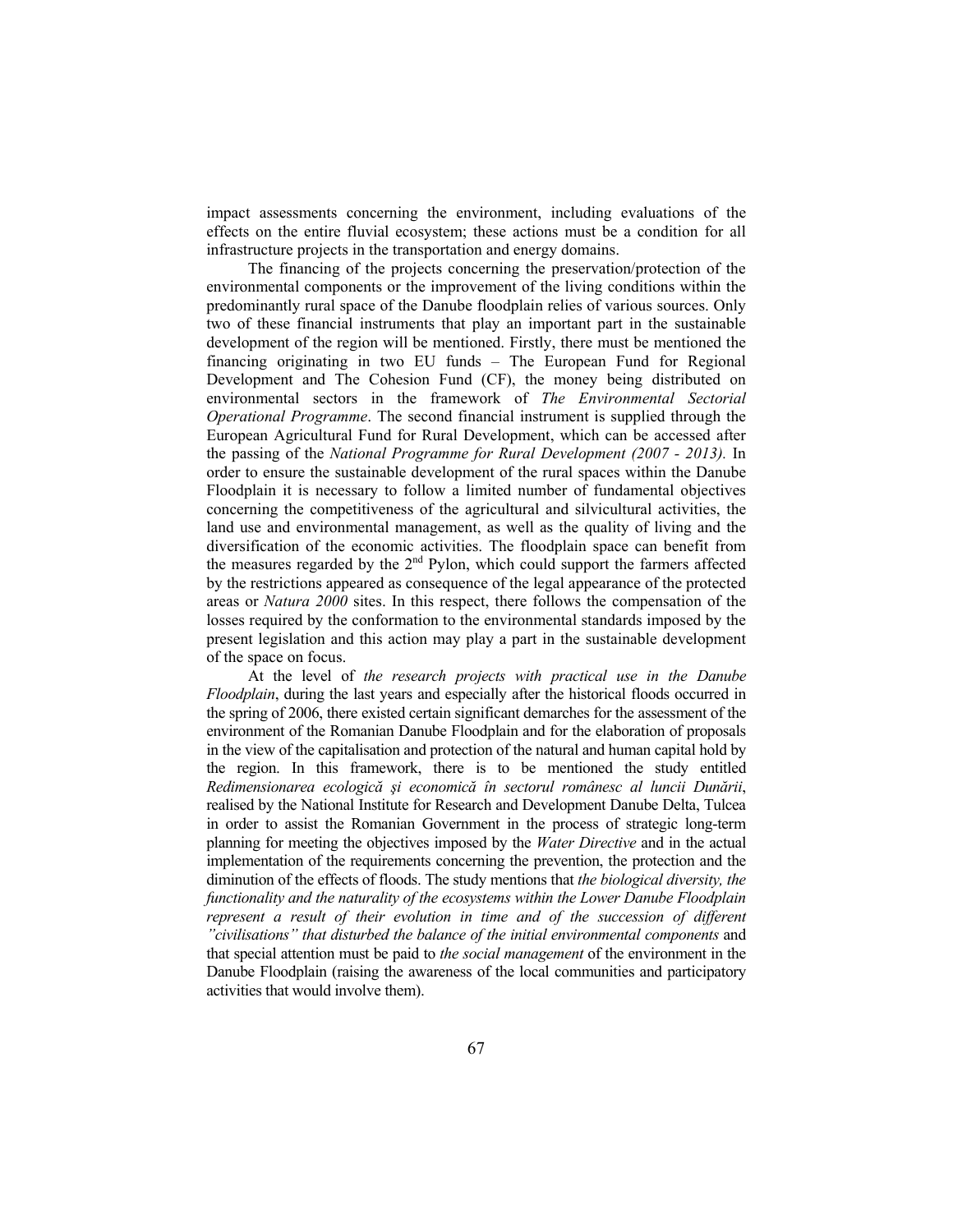At the level of the floodplain sector on which the analysis of the environmental elements in the framework of sustainable development was particularised, there must be mentioned the project dedicated to ROSPA0010 Bistreţ – *The management of a Natura 2000 site – Elaboration of preservation measures for the Special Protection Area Bistreţ*, which developed in the framework of the Programme *NatuRegio. Nature Conservation and Regional Development in South – East Europe*. The project was proposed by the Romanian Ministry of Environment and it was implemented with the help of the Oltenia Museum (Nature Sciences Section), the University of Craiova (Geography Department) and the Dolj County Agency for Environmental Protection. The project aimed the assessment of the protected bird's populations within the site, of their habitats and ecological needs, as well as the impact of the human activities and of the risk phenomena on the avifauna. Besides the elaboration of the preservation measures for the bird species, which also take into account the particularities and needs of the human communities living near the site, the project proposed the expansion of the protected area and the inclusion of the western basins that are very important for the bird diversity. A significant component of this project was the permanent collaboration with the local actors (authorities and population). This was materialised through actions that aimed at raising the awareness and at involving the rural inhabitants, such as it was the case in the schools from Bistret and Cârna settlements (Photo. 1). Indirectly, the conservative purposes were followed through the realisation and distribution of folders, posters and the placing of two information panels (Photo. 2).



**Photo 1. Raising the awareness through activities conducted in the framework of SPA Bistreţ connected project**



**Photo 2. Information panel placed in the centre of Bistreţ settlement** 

3. INSTEAD OF CONCLUSIONS: SWOT ANALYSIS OF THE ENVIRONMENT IN THE STUDY SECTOR, IN THE VIEW OF SUSTAINABLE DEVELOPMENT

Without pretending to exhaust the problems of the region, some of these issues, along with certain solutions implied by the sustainable development demarche within the Danube Floodplain, Drobeta Turnu-Severin – Bechet sector were synthesised in the SWOT analysis (Table no. 3); it was realised in accordance with the three large criteria that correspond to the environmental subsystems.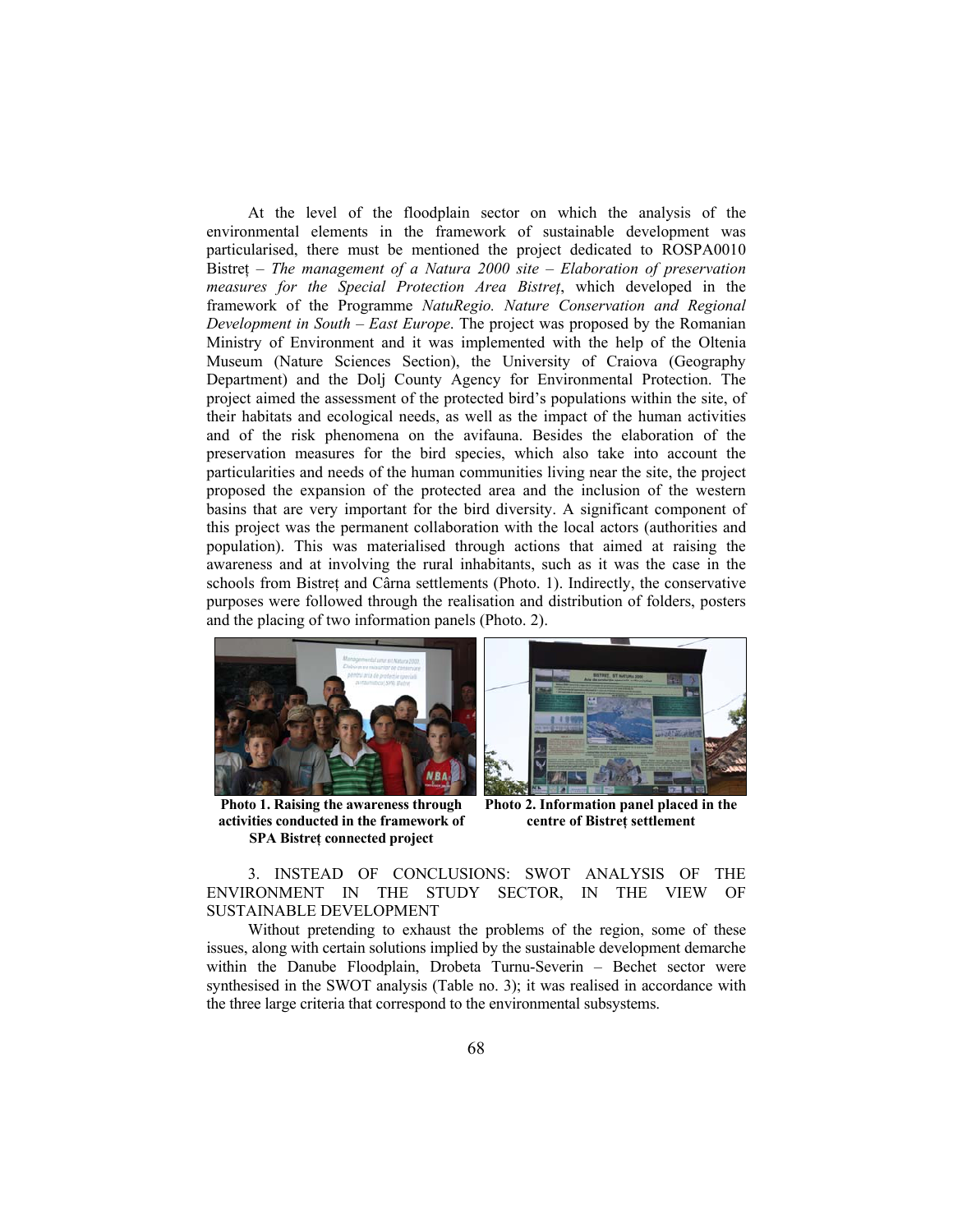**Table no. 3** 

|  |  |  |  |  |  | SWOT analysis of the environment in the Danube Floodplain. Drobeta Turnu-Severin – Bechet sector, in the view of sustainable development |  |  |  |
|--|--|--|--|--|--|------------------------------------------------------------------------------------------------------------------------------------------|--|--|--|
|  |  |  |  |  |  |                                                                                                                                          |  |  |  |

| <b>CRITERION</b>                                                                                                              | <b>STRENGHTS</b>                                                                                                                                                                                                                                                                                                                                                                                                                                                                                                                                                                                                                                                                                                                                                                                                                                  | <b>WEAKNESSES</b>                                                                                                                                                                                                                                                                                                                                                                                                                                                                                                                                                                                                                                                                                                                                                                                                                            | <b>OPPORTUNITIES</b>                                                                                                                                                                                                                                                                                                                                                                                                                                                                                                                                                                                                                                                | <b>RISKS</b>                                                                                                                                                                                                                                                                                                                                                                                                                                                                                                                                                                                                                                                         |
|-------------------------------------------------------------------------------------------------------------------------------|---------------------------------------------------------------------------------------------------------------------------------------------------------------------------------------------------------------------------------------------------------------------------------------------------------------------------------------------------------------------------------------------------------------------------------------------------------------------------------------------------------------------------------------------------------------------------------------------------------------------------------------------------------------------------------------------------------------------------------------------------------------------------------------------------------------------------------------------------|----------------------------------------------------------------------------------------------------------------------------------------------------------------------------------------------------------------------------------------------------------------------------------------------------------------------------------------------------------------------------------------------------------------------------------------------------------------------------------------------------------------------------------------------------------------------------------------------------------------------------------------------------------------------------------------------------------------------------------------------------------------------------------------------------------------------------------------------|---------------------------------------------------------------------------------------------------------------------------------------------------------------------------------------------------------------------------------------------------------------------------------------------------------------------------------------------------------------------------------------------------------------------------------------------------------------------------------------------------------------------------------------------------------------------------------------------------------------------------------------------------------------------|----------------------------------------------------------------------------------------------------------------------------------------------------------------------------------------------------------------------------------------------------------------------------------------------------------------------------------------------------------------------------------------------------------------------------------------------------------------------------------------------------------------------------------------------------------------------------------------------------------------------------------------------------------------------|
| 1.<br><b>THE ECOLOGICAL</b><br><b>SUPPORT AND</b><br><b>THE BIOTIC</b><br><b>SUBSYSTEM</b>                                    | • The floodplain - terrace contact<br>provides very good habitation<br>conditions;<br>• The varied micro-relief offers different<br>possibilities of sustainable use;<br>• The presence of the hydrographical<br>units and the location of the floodplain<br>lead to the appearance of a favourable<br>topoclimate for habitation and for<br>various economic activities;<br>• The presence of mineral water<br>(Gighera);<br>• The Danube is an important<br>transportation line;<br>• The relatively high soil fertility, in<br>natural conditions;<br>• The specific and planted forests<br>hold complex functions;<br>• The existence of complex and<br>important habitats, which can be<br>simultaneously preserved and valorised;<br>• Very high number of birds, many of<br>which are rare or endangered at<br>national or European level. | • The presence of the surfaces<br>characterised by soils affected by<br>gleyzation and salinization;<br>· The sand reactivation on certain<br>deforested surfaces;<br>• In certain areas, the phreatic water<br>hardness puts it at the potability limit;<br>• The neglecting of certain man-<br>created relief forms (channels, dams,<br>fisheries) and their degradation;<br>• The clogging of some basins, which<br>is mostly noticed in the case of Bistret<br>Lake;<br>• The significant reduction of the fish<br>and hunting fund;<br>$\blacksquare$ The<br>degradation<br><sub>of</sub><br>certain<br>ecosystems where<br>the<br>specific<br>biocenoses were totally or partially<br>destroyed and replaced with agro-<br>ecosystems;<br><b>Extended surfaces with randomly</b><br>abandoned waste:<br>• The accentuation of drought. | • The possibility to use non-<br>polluting energy forms: aeolian,<br>energy, solar energy;<br>• The existence of extensive<br>spaces available for afforestation,<br>with all the benefits brought by the<br>forest to the floodplain;<br>• Putting to good educative and<br>tourist use the important natural<br>museum represented by the<br>preserved habitats and fauna<br>elements specific to the Danube<br>Floodplain;<br>• The valorisation of the soil<br>conditions in certain areas for<br>specific crops (apricots, peaches,<br>grape-vine, peanuts etc.);<br>• The Danube offers opportunities<br>for the development of the<br>transportation sector. | • Flood occurrence;<br>• Downpours that alternate<br>with long dry periods;<br>• Sometimes, very<br>high<br>temperatures during summer;<br>• Decrease of the<br>bird<br>diversity as a consequence of<br>the changes occurred in the<br>nutrition<br>and<br>nesting<br>conditions:<br>• Continuation of the pollution<br>with domestic waste in the<br>absence of the specialized<br>platforms or of a collecting<br>system;<br>• The continuation of the<br>clearings<br>illegal<br>would<br>contribute to the appearance of<br>soil erosion issues and to the<br>flood risk increase;<br>• Drop of forest productivity<br>as a consequence of climatic<br>changes. |
| 2.<br>THE POPULATION,<br><b>THE</b><br><b>INFRASTRUCTURE</b><br><b>AND THE SOCIAL-</b><br><b>ECONOMIC</b><br><b>FRAMEWORK</b> | • 234,000 inhabitants, of which<br>130,000 live in urban settlements<br>(Drobeta Turnu-Severin, Calafat,<br>Bechet);<br>• The villages are diverse from the<br>demographic viewpoint, the smallest<br>one being Dunărea Mică (119 inhab.)<br>and the larges one - Poiana Mare<br>$(11, 149 \text{ inhab.})$ ;<br>• Availability of rural labor force;<br>• Overall homogeneity from the<br>ethnic and religious viewpoints, with                                                                                                                                                                                                                                                                                                                                                                                                                  | • The accentuated demographic ageing<br>at the level of most rural settlements is<br>underlined by the high number of<br>retired persons (sometimes surpassing<br>the active population: Gighera) and by<br>the demographic decrease;<br>• Negative migratory balance in most<br>of the villages;<br>• Low incomes of the population;<br>• The number of inhabitants that<br>correspond to a doctor is high in the<br>rural space (in many cases over 1,500                                                                                                                                                                                                                                                                                                                                                                                  | · The economic growth will lead<br>to the improvement of the<br>occupation degree and will attract<br>the population in the area;<br>• The elderly persons can activate<br>in certain sectors;<br>Improvement of the energetic<br>and hydraulic efficiency of the<br>irrigation infrastructure through<br>rehabilitation works;<br>• The diversification<br>of the<br>activities within the rural space can                                                                                                                                                                                                                                                         | • The continuation of internal<br>and international migrations;<br>• The accentuation of the<br>demographical ageing;<br>• Low professional mobility;<br>• Unwillingness<br>to<br>sign<br>insurances;<br>• Poor capacity of EU funds<br>absorption;<br>• The increase of the energy<br>cost and the low hydraulic<br>efficiency of the infrastructure                                                                                                                                                                                                                                                                                                                |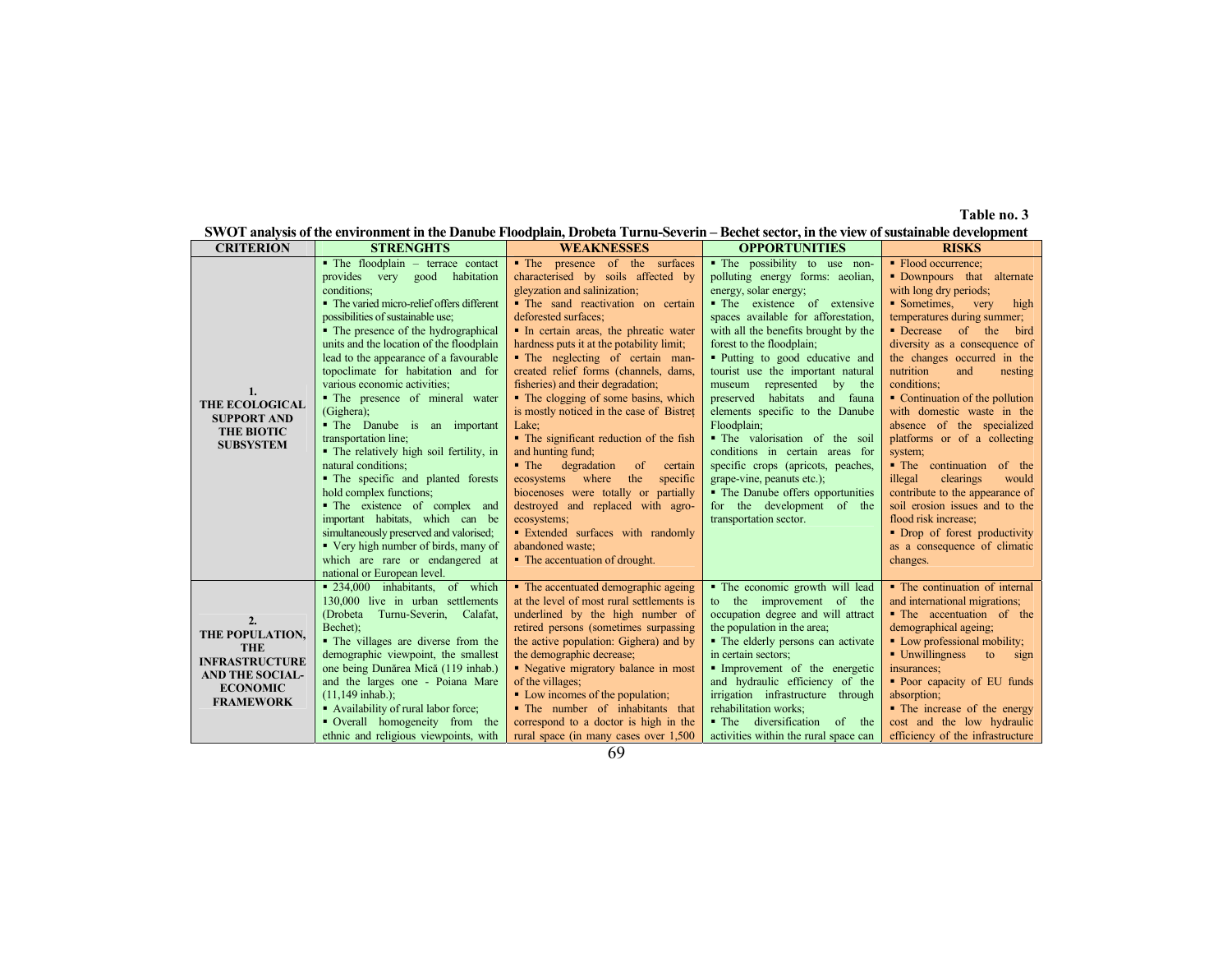| <b>CRITERION</b><br><b>STRENGHTS</b>    | <b>WEAKNESSES</b>                                                           | <b>OPPORTUNITIES</b>                  | <b>RISKS</b>                   |
|-----------------------------------------|-----------------------------------------------------------------------------|---------------------------------------|--------------------------------|
| certain exceptions;                     | inhab./doctor);                                                             | be supported;                         | will lead to the augmentation  |
| . High ratio of the households          | • High unemployment rate;                                                   | • Instruction and appointment of a    | of the irrigation costs;       |
| connected to the electric network;      | • High values of the demographic and                                        | new generation of exploitation        | • The climatic changes and the |
| • Access to the bus routes;             | economic dependency index;                                                  | managers;                             | natural calamities;            |
| • Relatively high access to radio,      | • Low level of superior qualifications                                      | • The professional training helps to  | • The foreign competition on   |
| television and mobile phone network;    | in any sector of activity;                                                  | improve the competencies of the       | the market, sometimes even for |
| • Relatively small distance to          | • Low productivity level, which leads                                       | farmers:                              | the ecological products;       |
| important urban centers, such as        | to general reduced incomes;                                                 | • The fusion of the land plots and    |                                |
| Craiova; also, it is mostly covered by  | • Too many plots of agricultural or                                         | the appearance of exploitations can   |                                |
| rehabilitated roads;                    | forest land and the existence of a high                                     | be supported through well directed    |                                |
| • There are family doctor's offices in  | number of subsistence exploitations;                                        | actions and measures;                 |                                |
| all communes;                           | • Agricultural productivity under the                                       | • The introduction of social-         |                                |
| • More than half of all villages        | potential;                                                                  | economic advisory services;           |                                |
| benefit from the presence of            | • The new land and especially forest                                        | • Support programmes for the          |                                |
| elementary schools;                     | owners have limited capacities of                                           | founding groups of producers;         |                                |
| • Extended<br>surfaces<br>that<br>are   | property management;                                                        | • The orientation towards tourist     |                                |
| favourable to agriculture;              | · Difficulties in imposing<br>the                                           | activities that would put to good     |                                |
| • Beginning of the development of       | legislation to the private forest owners,                                   | use the natural and cultural specific |                                |
| the legal framework for rural           | who conducted illegal clearings;                                            | of the Danube Floodplain;             |                                |
| financing:                              | • The trade networks are not yet                                            | • The return to certain activities    |                                |
| • The existence of certain traditional  | developed to meet the needs of small                                        | that were well developed on certain   |                                |
| products and activities specific to the | exploitations;                                                              | floodplain sectors in the past (eg.:  |                                |
| Danube Floodplain;                      | • Non-functional irrigation systems;                                        | silk-worms breeding).                 |                                |
| • The presence of three important       | • Poor development of services in the                                       |                                       |                                |
| port-towns and the realization of other | rural space;                                                                |                                       |                                |
| connections across the Danube (a        | • Poor usage of the tourist resources                                       |                                       |                                |
| future one at Rast).                    | because of the deficiencies registered at                                   |                                       |                                |
|                                         | the level of the infrastructure; also, there                                |                                       |                                |
|                                         | is no guest-house in the rural space;                                       |                                       |                                |
|                                         | • The basic rural infrastructure is                                         |                                       |                                |
|                                         | poorly developed (roads, water                                              |                                       |                                |
|                                         | supply/treatment, sewerage, gas);<br>• Limited access to the basic services |                                       |                                |
|                                         | (facilities for children, elderly etc.)                                     |                                       |                                |
|                                         | • Very low technical endowment in                                           |                                       |                                |
|                                         | agriculture;                                                                |                                       |                                |
|                                         | • The access roads to the Danube are                                        |                                       |                                |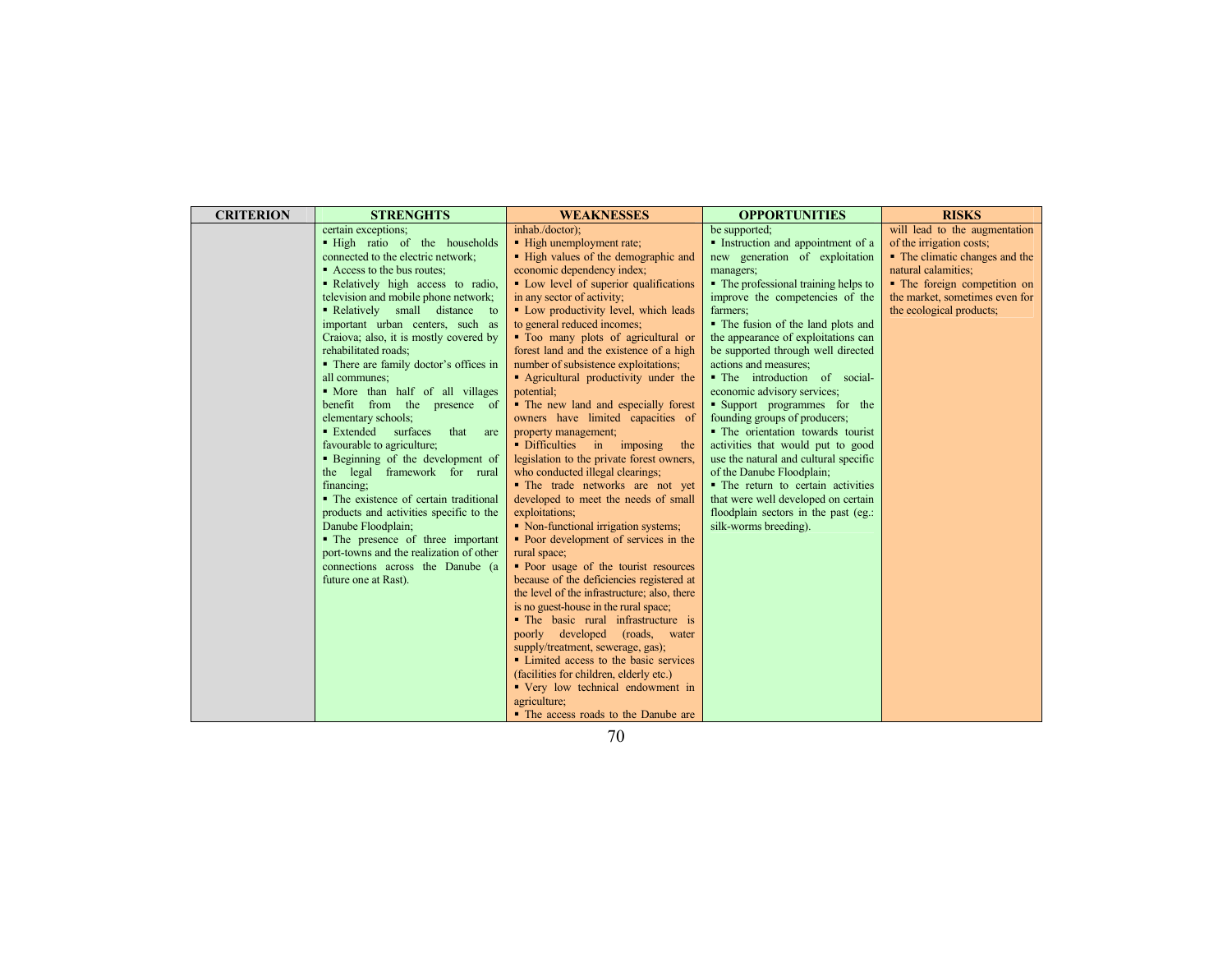| <b>CRITERION</b>     | <b>STRENGHTS</b>                                   | <b>WEAKNESSES</b>                             | <b>OPPORTUNITIES</b>                      | <b>RISKS</b>                     |
|----------------------|----------------------------------------------------|-----------------------------------------------|-------------------------------------------|----------------------------------|
|                      |                                                    | often very difficult to use;                  |                                           |                                  |
|                      |                                                    | • Low number of specialized medical           |                                           |                                  |
|                      |                                                    | offices, dentistries, pharmacies;             |                                           |                                  |
|                      |                                                    | • Existence of paradoxical situations         |                                           |                                  |
|                      |                                                    | when old mentalities are preserved along      |                                           |                                  |
|                      |                                                    | with the easy acceptance of non-values.       |                                           |                                  |
|                      | biodiversity<br>$\blacksquare$ High<br>level<br>of | • The population is an important polluting    | • The implementation of Natura            | • Accidental pollutions;         |
|                      | associated to the agricultural fields,             | agent, especially through the domestic        | 2000 payments according to the EU         | • Soil<br>and<br>landscape       |
|                      | including<br>large<br>semi-natural                 | waste abandoned on the soil or in the water.  | Directives;                               | degradation;                     |
|                      | grasslands, which can be classified as             | correlated with the lack of specific          | • Potential of improvement of the         | • Continuation of clearings      |
|                      | agricultural<br>terrain<br>with<br>high            | infrastructure for sewerage and domestic      | biodiversity preservation by means        | over the regeneration limit;     |
|                      | agricultural value;                                | waste management in the rural space;          | $\sigma$<br>training<br>activities<br>and | • Accidental<br>radiation        |
|                      | • The existence<br>of numerous                     | • The near presence of more important         | counselling services;                     | emissions at Kozloduy;           |
|                      | foreground species and habitats                    | pollution sources (eg.: at Kozloduy);         | • Potential of stimulation of the         | • Some agricultural tendencies   |
|                      | associated to the agricultural fields,             | • Illegal clearings;                          | local communities in order to raise       | imply higher contribution of     |
|                      | displaying importance at national and              | • The traditional agricultural practices      | the awareness concerning the need         | chemical substances (eg.: high   |
|                      | international level (eg.: endangered               | that are important for the biodiversity       | of biodiversity preservation;             | consumption of pesticides);      |
|                      | bird species);                                     | preservation require a high volume of         | • Potential of increasing the forest      | • Microclimate<br>unbalances,    |
|                      | • The low agricultural consumption                 | physical work and do not guarantee the        | surfaces through afforestation;           | following the climatic changes;  |
| 3.                   | of chemical products favour the                    | economic viability of the farm;               | • Potential of extending<br>the           | • The impact of natural          |
| <b>THE</b>           | biodiversity preservation and the                  | • Low degree of awareness concerning          | protected<br>within<br>areas<br>the       | disasters on biodiversity;       |
| <b>ENVIRONMENTAL</b> | maintenance of a good water quality;               | the importance of the environmental-          | of<br>framework<br>Natura<br>2000.        | • The increased occurrence       |
| <b>PROTECTION</b>    | • The maintenance of some forest                   | friendly agricultural practices;              | following the re-evaluation projects;     | of the<br>phenomena<br>rate      |
|                      | which<br>contribute<br>surfaces.<br>$\overline{t}$ | • Low degree of awareness concerning          | • Opportunities of natural potential      | associated to climatic changes   |
|                      | limitation of the erosion and to the               | the agricultural practices that reduce the    | capitalization through sustainable        | (eg.: floods, high temperatures, |
|                      | biodiversity preservation;                         | pollution and enable the soil preservation;   | tourism forms associated with an          | $drought)$ ;                     |
|                      | • More than half of the floodplain                 | • The ecological agriculture sector           | adequate site administration;             | · Difficulties in raising the    |
|                      | sector is included in protection areas             | almost does not exist and the internal        | • Possibilities to improve the water      | awareness of the population      |
|                      | of national or European importance;                | market is very small;                         | quality through investment in the water   | concerning the activities that   |
|                      | • The existence of strong financial                | • Low degree of population awareness          | infrastructure within the rural space;    | are permitted/forbidden in       |
|                      | instruments for the environmental                  | concerning the existence and the value of     | • Potential of improving the natural      | different types of protected     |
|                      | protection.                                        | protected areas within the floodplain sector; | management<br>resources<br>through        | areas:                           |
|                      |                                                    | • The lack of management plans and            | training and counselling activities,      | • Difficulties connected to the  |
|                      |                                                    | of administrative bodies in the case of       | focused on environmental protection;      | compensatory payments.           |
|                      |                                                    | most declared protected areas;                | • Potential of stimulating the local      |                                  |
|                      |                                                    | • The lack of effective, real protection      | communities to raise the awareness        |                                  |
|                      |                                                    | in the declared sites.                        | concerning the climatic changes issue.    |                                  |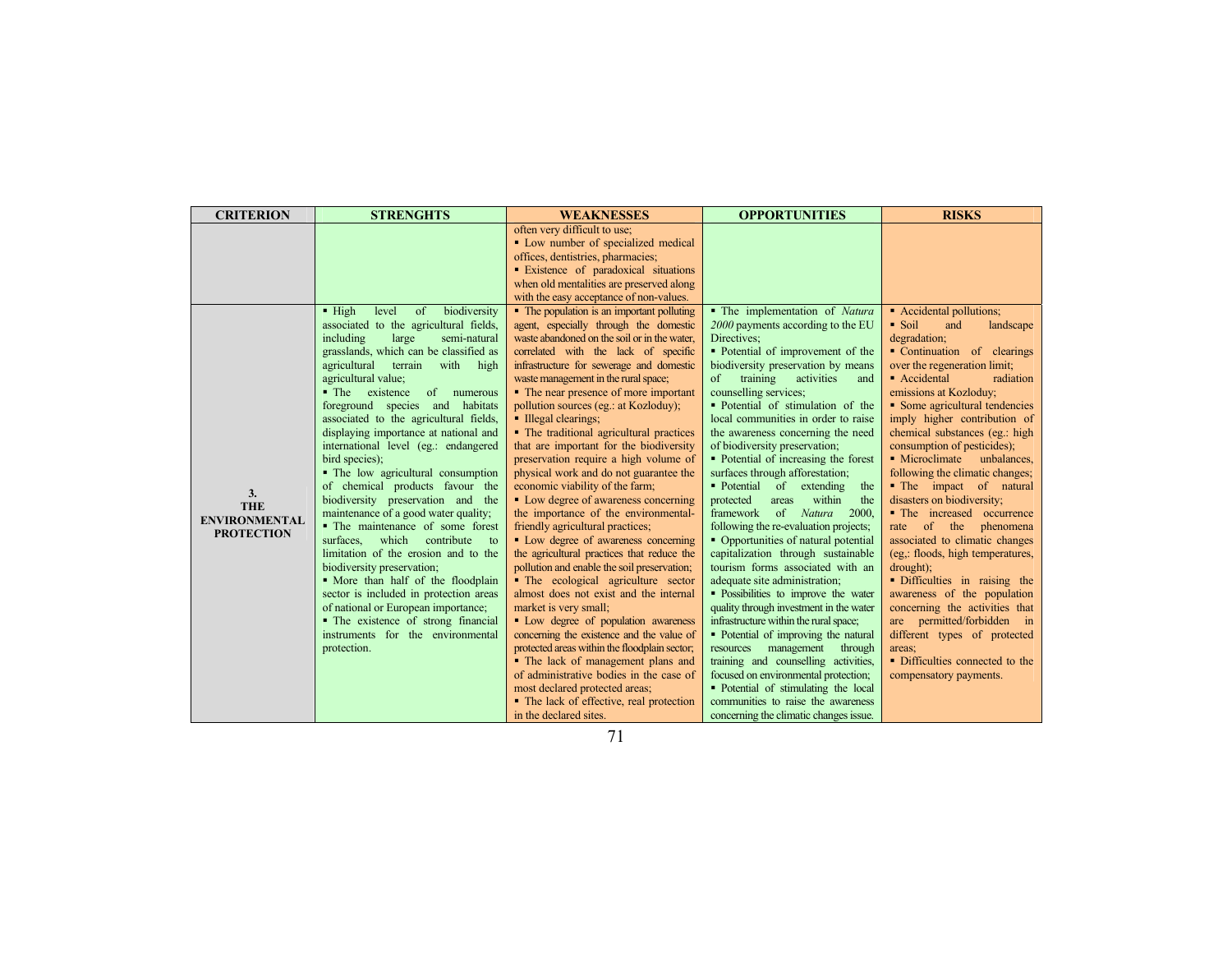## REFERENCES

ANTIPA GR. (1910), *Regiunea inundabilă a Dunării, starea ei actuală şi mijloacele de a o pune în valoare*, Institutul de Arte Grafice *Carol Göhl*, Bucureşti;

BĂLTEANU D., URDEA I. – coord. (2003), *Cercetarea integrată a mediului şi dezvoltarea durabilă*, Simpozionul tinerilor cercetători, Bucureşti, 14 decembrie 2001, Ars Docendi, Bucureşti;

BERCA M. (2000), *Ecologie generală şi protecţia mediului*, Ed. CERES, Bucureşti;

DALE, V. H., BROWN S., HAEUBER R., HOBBS N. T., HUNTLY N., NAIMAN R. J., RIEBSAME W. E., TURNER M. G., VALONE T. (2000), *Ecological principles and guidelines for managing the use of land*, Ecological Applications 10(3), the Ecological Society of America;

DUMITRAŞCU MONICA (2006), *Modificări ale peisajului în Câmpia Olteniei*, Ed. Academiei Române, Bucureşti;

FREEMAN R. E., STANLEY E. H., TURNER M. G. (2003), *Analysis and conservation implications of landscape change in the floodplain of the Wisconsin River*, USA, Ecological Applications, 13(2), the Ecological Society of America;

GERGEL SARAH E., TURNER MONICA G., MILLER J. R., MELACK J. M., STANLEY EMILY H. (2002), *Landscape indicators of human impacts to riverine systems*, Aquatic Sciences 64, EAWAG, Dübendorf;

LAZĂR G. et al (2007), *Habitate forestiere de interes comunitar incluse în proiectul LIFE05 NAT/RO/000176: Habitate prioritare alpine, subalpine şi forestiere din România. Ameninţări potenţiale*, Ed. Universităţii Transilvania, Braşov;

MOHAN GH., ARDELEAN A. (1993), *Ecologie şi protecţia mediului,* Ed. SCAIUL, Bucureşti;

O'NEILL R. V., HUNSAKER C. T., JONES K. B., RIITTERS K. H., WICKHAM J. D., SCHWARTZ P. M., GOODMAN I. A., JACKSON B. L., BAILLARGEON W. S. (1997), *Monitoring environmental quality at the landscape scale*, BioScience Vol. 47, No. 8;

PĂTROESCU MARIA, GHINCEA MIOARA, CENAC-MEHEDINŢI MARTA, TOMA SIMONA, ROZYLOWICZ L. (2000), *Modificări antropice în coridorul fluvial al Dunării şi reflectarea lor în starea mediului*, in *Geographica Timisiensis,* VIII-IX, Timişoara;

PRIMACK B. R. et al (2002), *Conservarea diversităţii biologice*, Ed. Tehnică, Bucureşti;

ROŞU A., UNGUREANU IRINA (1977), *Geografia mediului înconjurător*, Ed. Didactică şi Pedagogică, Bucureşti;

SCHNEIDER E., DRĂGULESCU C. (2005), *Habitate şi situri de inters comunitar*, Ed. Universităţii *Lucian Blaga*, Sibiu;

TOMESCU VIORICA (1998), *Lunca Dunării – sectorul oltean*, Ed. Sitech, Craiova;

TURNER M. G., GARDNER R. H., O'NEILL R. V. (2001), Landscape Ecology in Theory and Practice, Springer-Verlag, New York;

VĂDINEANU A. (1998), *Dezvoltarea durabilă. Teorie şi practică*, Ed. Universităţii din Bucureşti;

VĂDINEANU A., NEGREI C., LISIEVICI P. – coord. (1999), *Dezvoltarea durabilă. Mecanisme şi instrumente*, Ed. Universităţii din Bucureşti;

\*\*\* (1969), *Geografia Văii Dunării Româneşti*, Ed. Academiei Române, Bucureşti;